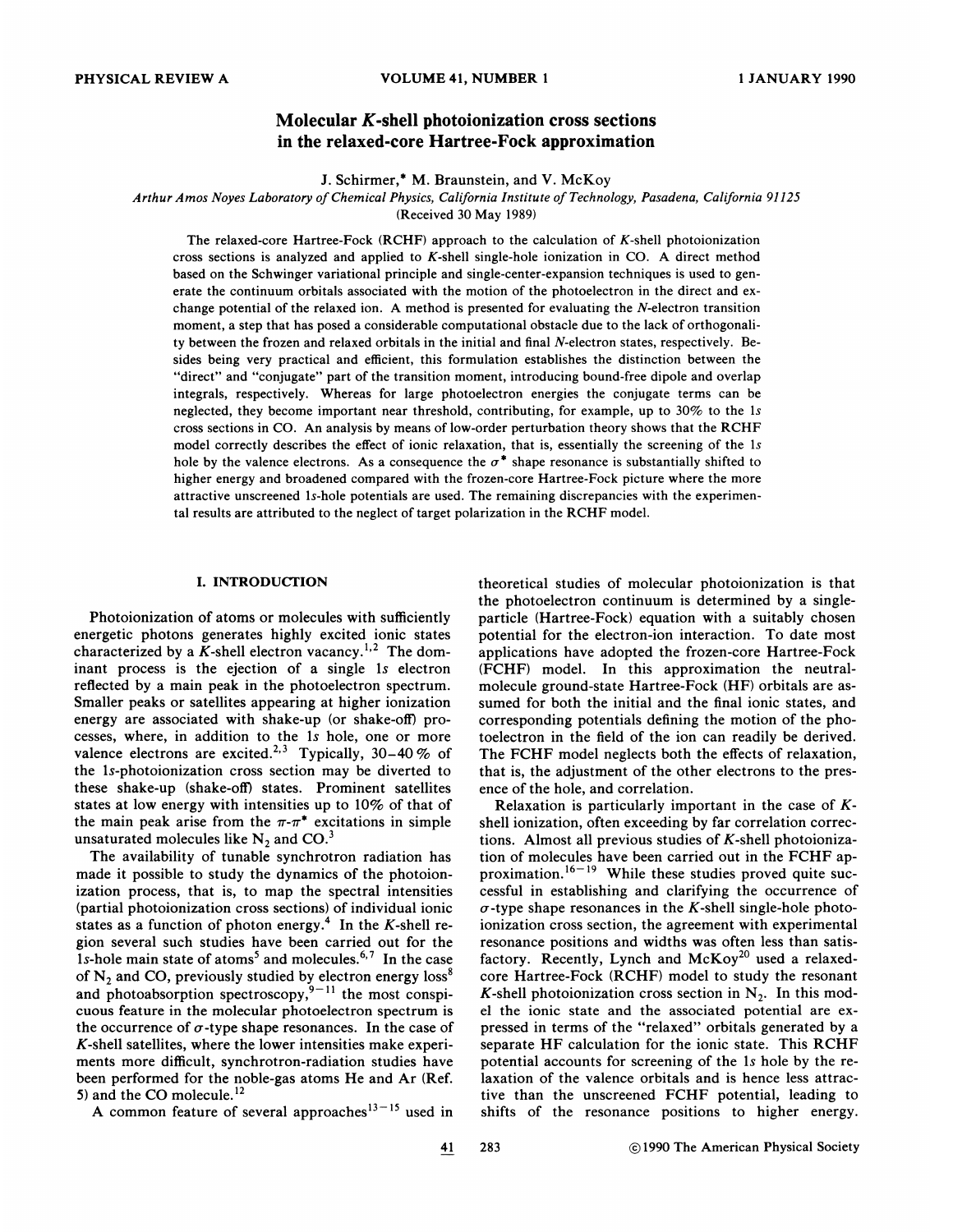Indeed, for the  $N_2 K$  shell<sup>20</sup> the RCHF resonance position was 7—<sup>8</sup> eV higher than the FCHF result and <sup>3</sup>—4 eV above the experimental position. Furthermore, the broadening of the resonance in the RCHF description results in better agreement with the experimental cross sections than seen in the FCHF model.

Although the RCHF approximation maintains the simplicity of a single-particle model, the absence of orbital orthogonality introduces several complications into its application. First, in contrast to the FCHF case, the variational principle used to derive the ion-electron scattering equation does not impose orthogonality between the continuum and the relaxed open-shell orbital, resulting in a significantly more complicated equation for the continuum electron. Fortunately, this problem is not acute in the case of  $K$ -shell (main) ionization since, to a good approximation, the 1s-continuum nonorthogonality can be neglected. As we shall see, this is a consequence of the core-valence separation (CVS) associated with the large energy difference of  $K$ -shell and valence levels and of the weak coupling matrix elements for states with different  $K$ -shell occupation numbers. Secondly, the initial and final N-electron states are formulated in terms of mutually nonorthogonal sets of "relaxed" and "frozen" orbitals, complicating the evaluation of the  $N$ -electron transition moment. As a result the initial ground and final excited N-electron states lack strict orthogonality which introduces a dependence of the transition-moment matrix element on the origin of the molecular coordinate frame. This is clearly an artifact of the RCHF model. For  $K$ -shell ionization we will show that the CVS approximation can be used to eliminate in a well-defined manner these unphysical contributions. The remaining nonorthogonality contributions to the RCHF transition moment are, of course, meaningful and establish the improved level of description compared with the FCHF approximation.

Nonorthogonality of the relaxed continuum orbital and the frozen ground-state orbitals gives rise to specific contributions in the RCHF transition moment that contain continuum-bound overlap integrals.<sup>21</sup> This contribution to the transition moment, referred to as the "conjugate" part,<sup>21,22</sup> may be distinguished from the "direct" par containing continuum-bound dipole integrals. Obviously the relative importance of these two contributions depends on the photoelectron energy. In the high-energy or "sudden" limit<sup>23</sup> the overlap integrals vanish much more rapidly than the dipole integrals and the transition moment is determined by the direct part. On the other hand, for low energies, the overlap contributions could become appreciable and substantially affect the photoionization cross section. The effect of these conjugate contributions may be more significant for satellite intensities than for single-hole cross sections, since selection rules for these differ from those of the direct part.<sup>21,22</sup> As a consequence, satellites not detected at high photon energy might appear in a spectrum taken at near-threshold energy. Possible candidates for "conjugate shake-up" are, for example, the  $2p-3s$  <sup>2</sup>P satellites in the Ne 1s photoelectron spectrum.

To our knowledge, the role of the conjugate contribu-

tion in molecular photoionization cross sections has never been investigated very quantitatively. Even for atoms, where more sophisticated methods are available<sup>24</sup> the nature of these conjugate contributions is not fully understood. The striking discrepancy between theory and experiment seen in the Ne 1s satellites referred to above serves as an example.<sup>5,</sup>

The present study continues the previous work $^{20}$  on molecular K-shell ionization in the framework of the RCHF model. We present an alternative approach for evaluating the central quantity, i.e., the N-electron transition amplitude between the frozen ground and relaxed final states. The resulting expressions for both the single-hole and satellite states of the ion are more transparent and practical than the biorthogonal orbital formulations used previously.<sup>20</sup> They allow us, in particular, to analyze and calculate separately the direct and conjugate contributions to the transition amplitudes and photoionization cross sections. The case of  $K$ -shell ionization of CO has been chosen for the present numerical studies. This choice focuses directly on  $K$ -shell relaxation and avoids possible complications arising from hole localization. In the present study we confine ourselves to the single-hole (main) states. Results for the ls satellites will be reported in a forthcoming publication.<sup>26</sup>

An outline of this paper is as follows. Section II discusses our formulation of the photoionization amplitudes in the RCHF model and the CVS approximation. The choice of single-particle scattering potentials to determine the photoelectron continua is reviewed in Sec. III. In Sec. IV we analyze the energies (resonance positions) and cross sections in the RCHF description in the framework of (low-order) perturbation theory. The computational details are given in Sec. V, while Sec. VI contains the discussion of our results and comparison to experiment. A summary of our findings and conclusions are given in Sec. VII.

# II. PHOTOIONIZATION CROSS SECTIONS IN THE FROZEN AND RELAXED HARTREE-FOCK APPROXIMATIONS

# A. Final-state wave function

The partial photoionization cross section at a photon energy  $\omega$  leading to an ionic state  $|\Psi_n^{N-1}\rangle$  and a photoelectron with kinetic energy  $k^2/2$  is given by the familiar golden-rule expression (in atomic units):

$$
\sigma_n(\omega) = \frac{4\pi^2}{3c} \omega \sum_{\mu,\lambda,\nu} |\langle \Psi_{n\nu,k\lambda}^N | \hat{D}^{(\mu)} | \Psi_0^N \rangle|^2 . \tag{1}
$$

Here  $|\Psi_{n\nu,k\lambda}^{N}\rangle$  represents the final *N*-electron state describing asymptotically the ion in the state  $|\Psi_{n_v}^{N-1}\rangle$  and a photoelectron in the state  $|k\lambda\rangle$ . The additional quantum numbers  $\nu$  and  $\lambda$  specify degeneracies not observed in the experiment, e.g., magnetic spin quantum numbers, and angular momentum of the photoelectron. A nondegenerate initial (ground state)  $|\Psi_0^N\rangle$  is assumed in Eq. (1), and  $\hat{D}^{(\mu)}$ ,  $\mu=x, y, z$  denotes the components of the Nelectron dipole operator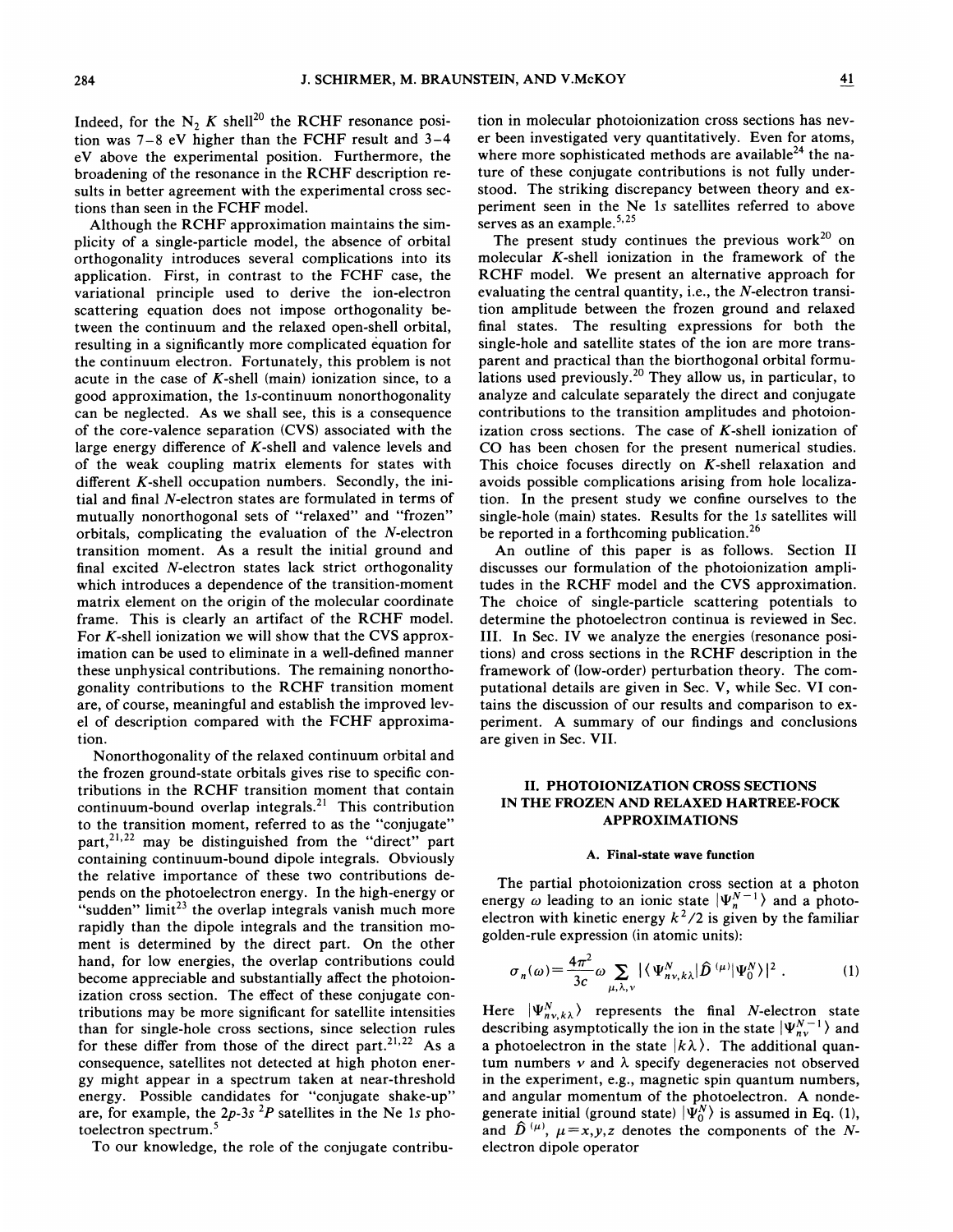$$
\widehat{\mathbf{D}} = \sum_{i=1}^{N} \mathbf{r}^{(i)} \tag{2}
$$

Energy conservation requires  $k^2/2 = \omega - E_n^{N-1} + E_0^N$ , where  $E_0^N$  and  $E_n^{N-1}$  are the energies of the initial ground state and the final ionic state, respectively. Rotational and vibrational degrees of freedom are suppressed in Eq. (1) and a fixed nuclear geometry is assumed for all electronic states.

To disentangle the many-body and continuum aspects in evaluating the bound-free  $N$ -electron transition amplitude

$$
A_{n\nu,k\lambda}^{(\mu)} = \langle \Psi_{n\nu,k\lambda}^N | \hat{D}^{(\mu)} | \Psi_0^N \rangle \tag{3}
$$

a product approximation is normally assumed for the final state and  $|\Psi_{n\nu,k\lambda}^{N}\rangle$  is written as the antisymmetrized product

$$
|\Psi_{n\nu,k\lambda}^{N}\rangle = c_{k\lambda}^{\dagger} |\Psi_{n\nu}^{N-1}\rangle
$$
 (4)

of the ionic state  $|\Psi_{n\nu}^{N-1}\rangle$  and the one-electron scattering orbital  $|\psi_{k\lambda}^{(-)}\rangle$  (with incoming-wave boundary conditions). In Eq. (4) we use the second-quantized notation, where  $c_{k\lambda}^{\dagger}$  represents the creation operator associated with the continuum orbital  $|\psi_{k\lambda}^{(-)}\rangle$ . The form of Eq. (1) for the cross section assumes the final states to be normalized by

$$
\langle \Psi_{n\nu}^{N-1} | c_{k\lambda} c_{k'\lambda}^\dagger | \Psi_{n\nu}^{N-1} \rangle = \delta \left[ \frac{k'^2}{2} - \frac{k^2}{2} \right] . \tag{5}
$$

To proceed we may insert the second-quantized representation of the dipole operator in Eq. (3) and make use of the commutation relations for (fermion) operators. For this purpose we use a representation in terms of neutral ground-state (frozen) Hartree-Fock orbitals  $|\phi_i\rangle$  and the associated operators  $a_i^{\dagger}$  ( $a_i$ ):

$$
\hat{D}^{(\mu)} = \sum_{i} \langle \phi_i | \hat{d}^{(\mu)} | \phi_j \rangle a_i^{\dagger} a_j . \tag{6}
$$

Since  $c_k$  may be expressed as

$$
c_k = \sum_i \langle \psi_k^{(-)} | \phi_i \rangle a_i \tag{7}
$$

in terms of the operators  $a_i$ , the expression for the transition amplitude can be writte '

$$
A_{n,k} = \langle \Psi_n^{N-1} | c_k \hat{D} | \Psi_0^N \rangle
$$
  
=  $\sum_r \langle \psi_k^{(-)} | \hat{d} | \phi_r \rangle \langle \Psi_n^{N-1} | a_r | \Psi_0^N \rangle$   
+  $\sum_r \langle \psi_k^{(-)} | \phi_r \rangle \langle \Psi_n^{N-1} | \hat{D} a_r | \Psi_0^N \rangle$ . (8)

Here and in the following the additional quantum numbers  $\nu$  and  $\lambda$  and the specification  $\mu$  of the dipole operator are suppressed whenever they are not essential. According to Eq. (8),  $A_{n,k}$  is the sum of two distinct parts  $A_{n,k}^{\text{I}}$ and  $A_{n,k}^{\{1\}}$ . The first part  $A_{n,k}^{\{1\}}$ , referred to as the direct part, combines the one-electron dipole matrix element  $\langle \psi_k^{(-)} | \hat{d} | \phi \rangle$  with the so-called spectroscopic amplitudes

$$
x_r^{(n)} = \langle \Psi_n^{N-1} | a_r | \Psi_0^N \rangle \tag{9}
$$

The second term, on the other hand, contains products of the bound-continuum overlap integrals  $\langle \psi_k^{(-)} | \phi_r \rangle$  and the bound-bound transition integrals

$$
y_r^{(n)} = \langle \Psi_n^{N-1} | \hat{D} a_r | \Psi_0^N \rangle \tag{10}
$$

This contribution is the conjugate or nonorthogonal part;<sup>21,22</sup> it only gives a contribution if the continuum orbital  $|\psi_k^{(-)}\rangle$  is not "orthogonal" to  $|\Psi_0^N\rangle$ , i.e.,  $\langle \Psi_0^N | c_k^{\dagger} c_k | \Psi_0^N \rangle \neq 0$ . It is interesting to note that the direct and conjugate amplitudes impose different selection rules among the molecular orbitals, i.e., dipole and monopole rules, respectively. The energy dependence of the conjugate amplitude has not been directly calculated previously and should provide new insight into  $K$ -shell photoionization, especially in the context of satellite intensities. If the HF ground state

$$
|\Phi_0^N\rangle = |\phi_1 \cdots \phi_N|
$$
 (11)

is taken as the initial state, then the summation on the right-hand side of Eq. (8) runs over occupied orbitals  $(n_r=1)$  only. If allowance for ground-state correlation is made, unoccupied orbitals ( $\bar{n}_r = 1 - n_r = 1$ ) may also give contributions.

The simplest and most widely used approximation for the transition amplitudes of Eq. (8) is the frozen-core Hartree-Fock model. Here, besides using the HF approximation  $|\Phi_0^N\rangle$  for the ground state, the ionic states are also expressed in terms of the "frozen" HF orbitals of the neutral ground state. Specifically, the states

$$
|\Phi_h^{N-1}\rangle = a_h |\Phi_0^N\rangle, \quad n_h = 1 \tag{12a}
$$

and

$$
|\Phi_{jhl}^{N-1}\rangle = a_j^{\dagger} a_h a_l |\Phi_0^N\rangle, \quad \overline{n}_j n_h n_l = 1
$$
 (12b)

are used to represent a single-hole (main) and a twohole-one-particle  $(2h-1p)$  satellite state, respectively. Consistently defined "frozen" potentials (see Sec. III) are used to determine the continuum orbitals  $|\psi_k^{(-)}\rangle$ . These FCHF potentials impose orthogonality constraints<sup>10</sup>

$$
\langle \psi_k^{(-)} | \phi_r \rangle = 0, \quad n_r = 1
$$

between the continuum and the occupied HF orbitals, and consequently the conjugate part of the transition amplitude vanishes. For a single-hole (main) state the spectroscopic amplitudes of Eq. (9) are trivial,

$$
x_r^{(h)} = \langle \Phi_0^N | a_h^\dagger a_r | \Phi_0^N \rangle = \delta_{hr} \tag{13}
$$

so that the transition amplitude reduces to

$$
A_{hk} = \langle \psi_k^{(-)} | \hat{d} | \phi_h \rangle \tag{14}
$$

For satellite states [Eq. (12b)] the FCHF model cannot be used, since both parts of the amplitude  $A_{jhl,k}$  vanish. For the direct part this is so because the spectroscopic amplitudes vanish

$$
x_r^{(jhl)} = \langle \Phi_0^N | a_l^\dagger a_h^\dagger a_j a_r | \Phi_0^N \rangle = 0 \tag{15}
$$

For the conjugate part, on the other hand, we find nonvanishing moments,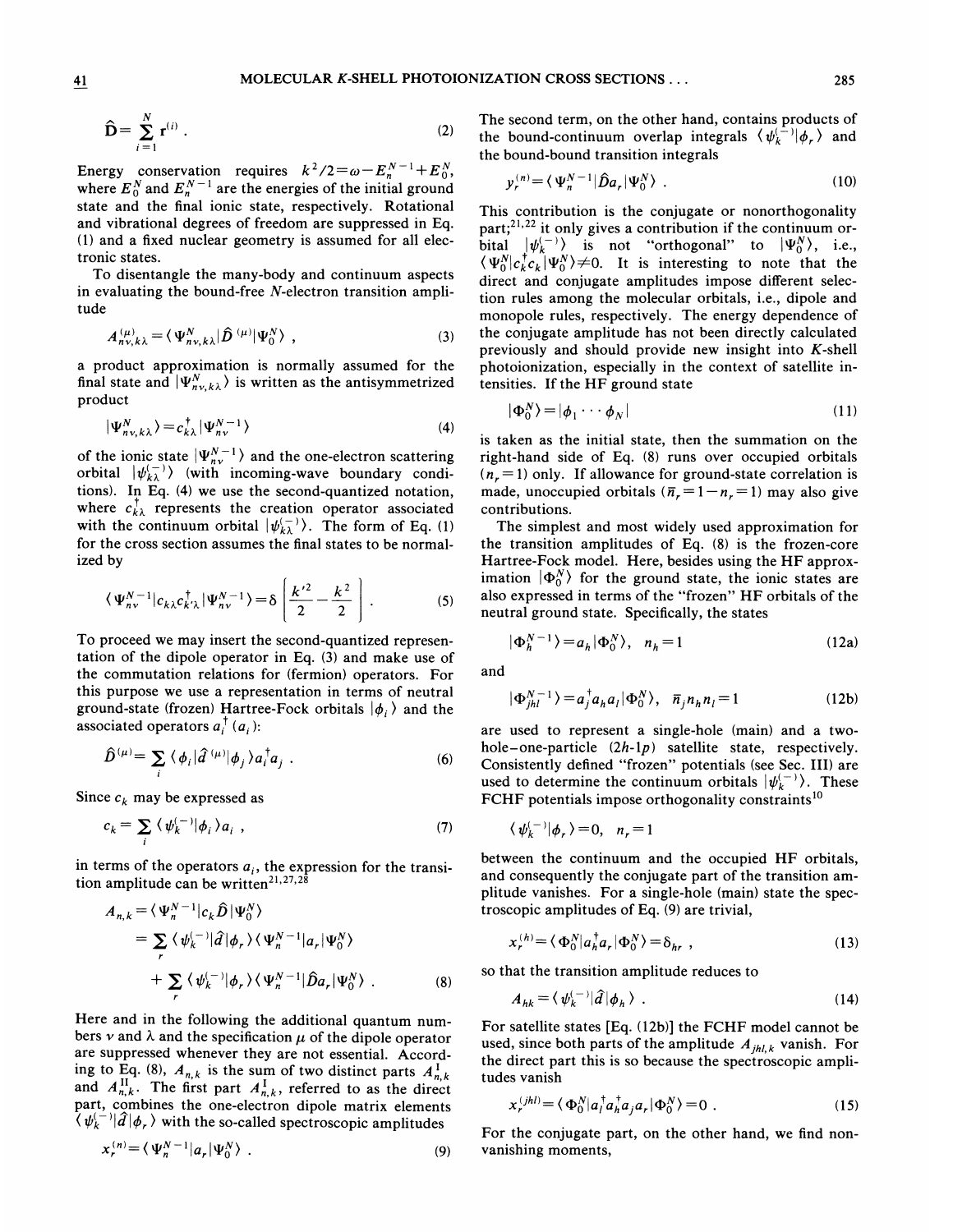$$
y_r^{(jhl)} = \langle \Phi_0^N | a_l^\dagger a_h^\dagger a_j \hat{D} a_r | \Phi_0^N \rangle
$$
  
=  $\delta_{rl} \langle \phi_j | \hat{d} | \phi_h \rangle - \delta_{rh} \langle \phi_j | \hat{d} | \phi_l \rangle$ . (16)

However, the bound-free overlap integrals  $\langle \psi_k^{(-)} | \phi_r \rangle$ vanish.

In the framework of many-body perturbation theory the FCHF model may be viewed as the zeroth-order approximation to the transition amplitudes (see Sec. IV B). Obviously one has to go beyond this level of description to account for relaxation and correlation. If one is only interested in the bound-bound amplitudes  $x<sub>r</sub>$ , and  $y<sub>r</sub>$ , one may, of course, resort to the well-developed methods of quantum chemistry. For the spectroscopic amplitudes  $x$ . direct computational schemes based on the one-particle Green's function have been widely applied.<sup>29</sup> In the present study, rather than trying to obtain more accurate bound-bound amplitudes we are interested in a consistent treatment of the many-body and continuum aspects of the problem. Such a level of description, which goes beyond the FCHF model but maintains the essential simplifications of the single-particle picture, is provided by the relaxed-core Hartree-Fock approximation, discussed in Sec. II B.

# B. Spectroscopic amplitudes and conjugate transition moments in the RCHF approximation

In the RCHF approximation distinct HF wave functions are used for the initial ground state and the final ionic state; a consistent relaxed ion core potential is used to determine the photoelectron continuum (see Sec. III). The lack of orthogonality between the frozen-core and relaxed-core HF orbitals leads to obvious complications. In the following we present a transparent and tractable approach allowing us, in particular, to distinguish readily between direct and conjugate contributions to the photoionization cross sections.

In addition to the FCHF orbitals  $|\phi_i\rangle$  and the corresponding creation (destruction) operators  $a_i^{\dagger}$  ( $a_i$ ) considered in Sec. II A, we now introduce the set of relaxed orbitals  $|\psi_i\rangle$  generated by an appropriate HF calculation for the ion. Denoting the associated creation (destruction) operators by  $c_i^{\dagger}$  ( $c_i$ ), the RCHF representation of a single-hole (main) state is

$$
|\Psi_h^{N-1}\rangle = c_h |\overline{\Phi}_0^N\rangle, \quad n_h = 1 \tag{17}
$$

$$
\overline{\Phi}_0^N\rangle = |\psi_1 \cdots \psi_N| \tag{18}
$$

is defined in analogy to  $|\Phi_0^N\rangle$  as the Slater determinant of the lowest N relaxed orbitals  $|\psi_i\rangle$ . To obtain the spectroscopic amplitude  $x_t^{(h)}$  for the single-hole state of Eq. (17) and the uncorrelated ground state  $|\Phi_0^N\rangle$  we have to evaluate the overlap integral between the two  $(N-1)$ electron states  $c_h | \overline{\Phi}_0^N \rangle$  and  $a_r | \Phi_0^N \rangle$  represented by Slater determinants of mutually nonorthogonal sets of orbitals. As shown in the Appendix the result simply is

$$
x_r^{(h)} = \langle \overline{\Phi}_0^N | c_h^{\dagger} a_r | \Phi_0^N \rangle = (\underline{S}^{-1})_{rh} \langle \overline{\Phi}_0^N | \Phi_0^N \rangle n_r . \qquad (19)
$$

Here,  $S$  denotes the  $N \times N$  matrix of the "relaxed-frozen" overlap integrals

$$
S_{ij} = \langle \psi_i | \phi_j \rangle, \quad n_i = n_j = 1 \tag{20}
$$

$$
\langle \overline{\Phi}_0^N | \Phi_0^N \rangle = \det \underline{S} \ . \tag{21}
$$

Similarly, one finds for the conjugate transition moment

$$
y_r^{(h)} = \langle \overline{\Phi}_0^N | c_h^{\dagger} \hat{D} a_r | \Phi_0^N \rangle
$$
  
= 
$$
[-(\underline{S}^{-1} \underline{d} \underline{S}^{-1})_{rh}
$$

$$
+(\underline{S}^{-1})_{rh} \text{Tr}(\underline{d} \underline{S}^{-1})] \langle \overline{\Phi}_0^N | \Phi_0^N \rangle_{n_r}, \qquad (22)
$$

where  $\underline{d}$  denotes the  $N \times N$  matrix of dipole integrals

$$
d_{ij} = \langle \psi_i | \hat{d} | \phi_j \rangle, \quad n_i = n_j = 1 \tag{23}
$$

for the occupied relaxed and frozen orbitals, and  $Tr(\underline{a})$  is the trace of  $q$ . We note in passing that transition moments of this type are also encountered in the HF description of x-ray emission intensities. The final result for the single-hole state photoionization amplitude in the RCHF approximation is

$$
A_{h,k} = \sum_{r} \left\{ \left\langle \psi_{k}^{(-)} | \hat{d} | \phi_{r} \right\rangle (\underline{S}^{-1})_{rh} \right. + \left\langle \psi_{k}^{(-)} | \phi_{r} \right\rangle \left[ -(\underline{S}^{-1} \underline{d} \, \underline{S}^{-1})_{rh} \right. + \left. (\underline{S}^{-1})_{rh} \text{Tr}(\underline{d} \, \underline{S}^{-1}) \right] \right\} \left\langle \overline{\Phi}^{N} | \Phi_{0}^{N} \right\rangle.
$$
\n(24)

To identify clearly the major contributions in Eq. (24} we consider the simplified amplitude obtained by setting  $S=1$  and  $d_{ij} = \langle \phi_i | \hat{d} | \phi_j \rangle$ :

$$
A_{h,k} \approx \langle \psi_k^{(-)} | \hat{d} | \phi_h \rangle - \sum_r \langle \psi_k^{(-)} | \phi_r \rangle \langle \phi_r | \hat{d} | \phi_h \rangle n_r
$$
  
+  $\langle \psi_k^{(-)} | \phi_h \rangle \sum_i \langle \phi_i | \hat{d} | \phi_i \rangle n_i$ . (25)

The "diagonal" term in Eq. (25} depends on the origin of the molecular coordinates. As discussed in Sec. II C, this is due to spurious contributions which arise from the lack of strict orthogonality between the initial ground and the final excited state.

The  $2h$ -1p satellite states are given in the RCHF approximation by

where 
$$
|\Psi_{jhl}^{N-1}\rangle = c_j^{\dagger}c_h c_l|\overline{\Phi}_0^N\rangle, \quad \overline{n}_j n_h n_l = 1. \tag{26}
$$

The corresponding spectroscopic amplitudes  $x_r^{(jhl)}$  and conjugate transition moments  $y_r^{(jhl)}$  can be obtaine analogously to the case of single-hole states (see Appendix). The resulting expressions are

$$
x_r^{(jhl)} = \langle \overline{\Phi}_0^N | c_r^\dagger c_h^\dagger c_j a_r | \Phi_0^N \rangle
$$
  
= 
$$
\left[ [(\underline{S}^{-1})_{rl} \sum_u \langle \psi_j | \phi_u \rangle \underline{S}_{uh}^{-1}] - [h \leftrightarrow l] \right] \langle \overline{\Phi}_0^N | \Phi_0^N \rangle n_r
$$
 (27)

and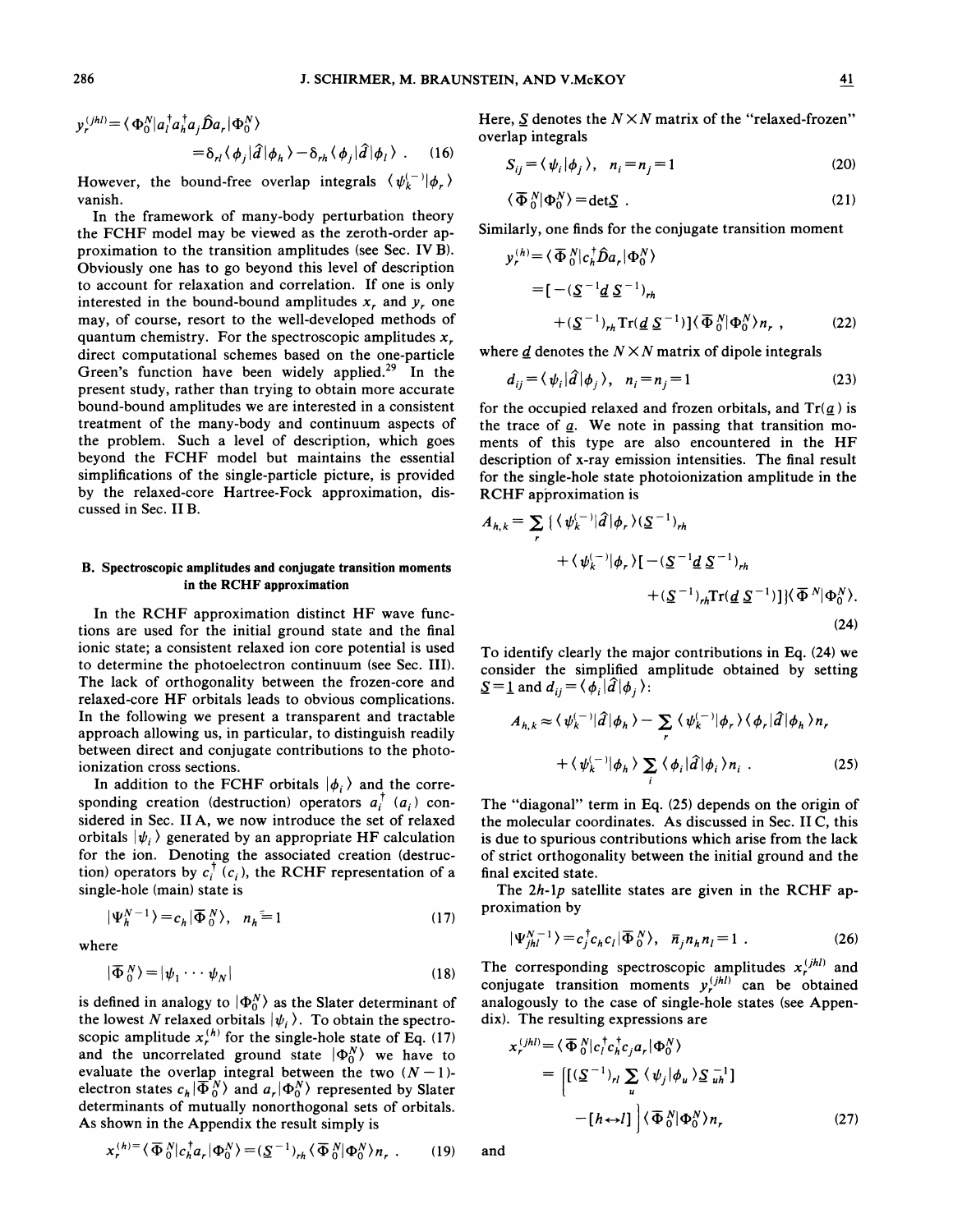41 MOLECULAR K-SHELL PHOTOIONIZATION CROSS SECTIONS . . . 287

$$
h^{(l)} = \langle \overline{\Phi}_{0}^{N} | c_{l}^{\dagger} c_{h}^{\dagger} c_{j} \hat{D} a_{r} | \Phi_{0}^{N} \rangle
$$
  
\n
$$
= \left[ \left[ \frac{(\mathcal{S}^{-1})_{rl} \sum_{u} \langle \psi_{j} | \hat{d} | \phi_{u} \rangle (\mathcal{S}^{-1})_{uh} + (\mathcal{S}^{-1} \underline{d} \mathcal{S}^{-1})_{rh} \sum_{u} \langle \psi_{j} | \phi_{u} \rangle (\mathcal{S}^{-1})_{ul}}{(\mathcal{S}^{-1})_{rl} \sum_{u} \langle \psi_{j} | \phi_{u} \rangle (\mathcal{S}^{-1})_{uv}} \right] + (\mathcal{S}^{-1})_{rl} \sum_{u,v} \langle \psi_{j} | \phi_{u} \rangle (\mathcal{S}^{-1})_{uv} \left[ \text{Tr}(\hat{d} \mathcal{S}^{-1}) \underline{1} - \underline{d} \mathcal{S}^{-1} \right]_{vh} \right] - [h \leftrightarrow l] \left| \langle \overline{\Phi}_{0}^{N} | \Phi_{0}^{N} \rangle n_{r} , \qquad (28)
$$

where  $[h \leftrightarrow l]$  means repeating the preceding terms, but with h and l indices interchanged. Here, besides the occupied orbital overlap and dipole matrices  $\Sigma$  and  $\underline{d}$ , the overlap  $\langle \psi_j | \phi_r \rangle$  and dipole  $\langle \psi_j | \hat{d} | \phi_r \rangle$  integrals are required for the relaxed (unoccupied) orbital  $|\psi_i\rangle$  of the satellite state and the frozen occupied orbitals  $|\phi_r\rangle$ ,  $r \leq N$ . Again, the dominant direct and conjugate contributions to the satellite amplitude  $A_{ihl,k}$  become apparent in the (zeroth-order) approximation  $\underline{S}=\underline{1}$  and  $d_{ij} = \langle \phi_i | \hat{d} | \phi_j \rangle$ :

$$
A_{jhl,k} = \left[ \langle \psi_k^{(-)} | \hat{d} | \phi_l \rangle \langle \psi_j | \phi_h \rangle + \langle \psi_k^{(-)} | \phi_l \rangle \langle \psi_j | \hat{d} | \phi_h \rangle + \sum_r \langle \psi_k^{(-)} | \phi_r \rangle \langle \phi_r | \hat{d} | \phi_h \rangle \langle \psi_j | \phi_l \rangle n_r - \langle \psi_k^{(-)} | \phi_l \rangle \sum_r \langle \psi_j | \phi_r \rangle \langle \phi_r | \hat{d} | \phi_h \rangle n_r + \langle \psi_k^{(-)} | \phi_l \rangle \langle \psi_j | \phi_h \rangle \sum_i \langle \phi_i | \hat{d} | \phi_i \rangle n_i \right] - [h \leftrightarrow l] . \tag{29}
$$

It should be noted that the more intuitively derived expression for the conjugate shake-up amplitude<sup>22</sup>

$$
A^{II} = \langle \psi_k^{(-)} | \phi_l \rangle \langle \psi_j | \hat{d} | \phi_h \rangle - \langle \psi_k^{(-)} | \phi_h \rangle \langle \psi_j | \hat{d} | \phi_l \rangle \tag{30}
$$

represents only a part of the conjugate contribution in Eq. (29).

### C. Nonorthogonality of initial and final states

Complications arise in the RCHF approximation due to the lack of strict orthogonality between the X-electron ground state  $|\Phi_0^N\rangle$  and the final (excited) states  $c_k^{\dagger}c_h|\overline{\Phi}_0^N\rangle$ or  $c_{k}^{\dagger}c_{j}^{\dagger}c_{h}c_{l}|\overline{\Phi}_{0}^{N}$ , respectively. In the case of a single hole ionic core the overlap integral may be evaluated as follows:

$$
\langle \overline{\Phi}_0^N | c_h^{\dagger} c_k | \Phi_0^N \rangle = \sum_r \langle \psi_k^{(-)} | \phi_r \rangle x_r^{(h)}, \qquad (31a)
$$

where the spectroscopic amplitudes  $x_r^{(h)}$  are specified by Eq. (19). Similarly we find

$$
\langle \overline{\Phi}_0^N | c_k c_j c_h^{\dagger} c_l^{\dagger} | \Phi_0^N \rangle = \sum_r \langle \psi_k^{(-)} | \phi_r \rangle x_r^{(jhl)}, \qquad (31b)
$$

in the case of a 2h-1p satellite; the spectroscopic amplitudes  $x_{r}^{(jhl)}$  are given by Eq. (27). As a consequence of this nonorthogonality the dipole transition amplitudes  $A_{n,k}$  [Eq. (3)] depend on the choice of origin of the molecular coordinate frame. In our explicit RCHF expressions [Eqs.  $(24)$ ,  $(25)$ , and  $(27)$ – $(29)$ ] this becomes apparent through the occurrence of origin-dependent integrals such as  $\langle \psi_k^{(-)} | \hat{d} | \phi_r \rangle$  or  $\langle \psi_r | \hat{d} | \phi_r \rangle$ . Clearly such contributions bear no physical meaning and are a mere artifact of the RCHF model. How can one distinguish between these artificial contributions to the transition amplitude and the genuine conjugate contributions in the RCHF approximation? In general, the answer is by no means clear. In the case of  $K$ -shell ionization, however, on which we shall focus here, the artificial nonorthogonality contributions can be discarded in a well-defined way as discussed in Sec. II D.

#### D. Core-valence separation approximation

Specialization to the case of  $K$ -shell ionization allows for a considerable simplification of the RCHF transition amplitudes. This is achieved by adopting the so-called core-valence separation approximation in which one neglects the coupling of states with different 1s occupations. Formally this decoupling is introduced by neglecting the following types of Coulomb integrals:<sup>30</sup>

$$
V_{c v v' v''} = V_{v c v' v''} = \dots = 0,
$$
  
\n
$$
V_{c c' c'' v} = V_{c c' v c''} = \dots = 0,
$$
  
\n
$$
V_{c c' v v'} = V_{v v' c c'} = 0,
$$
  
\n(32)

where c, c', and c'' and v, v', and v'' label K-shell and valence orbitals, respectively. The errors introduced here in the wave functions and energies are of the order of  $V/\Delta \varepsilon$  and  $V^2/\Delta \varepsilon$ , respectively, where V stands for one of the neglected Coulomb integrals (32) and  $\Delta \varepsilon$  is the corevalence energy separation. To see the effect of the corevalence separation on the RCHF amplitudes, consider the relaxed core orbital  $|\psi_{c}\rangle$ . The perturbation expansion of  $|\psi_c\rangle$  in terms of the frozen orbitals  $|\phi_r\rangle$  through first order,

$$
|\psi_c\rangle = |\phi_c\rangle + \sum_r \frac{\gamma V_{cccr}}{\varepsilon_c - \varepsilon_r} |\phi_r\rangle + O(2) , \qquad (33)
$$

shows that the relaxed orbital differs from the frozen one by the admixture of valence orbitals, the mixing coefficients being of the order of  $V_{cccr}/(\varepsilon_r-\varepsilon_c)$ . In Eq. (33)  $\gamma$  is a constant, depending on the specific RCHF treatment. Obviously, in the CVS approximation, the relaxed- and frozen-core orbitals are identical (up to an eventual phase factor) leading to the following simplifications for the relaxed-frozen overlap integrals:

$$
\langle \psi_c | \phi_c \rangle = 1 \tag{34a}
$$

$$
\langle \psi_r | \phi_c \rangle = 0, \quad r \neq c \tag{34b}
$$

$$
\langle \psi_k^{(-)} | \phi_c \rangle = 0 \tag{34c}
$$

An immediate consequence of the CVS approximation is that the initial-final state overlaps in Eqs. (31a) and (31b), vanish, and there are no longer artificial contributions in the transition amplitudes. Applying the CVS approximation Eq. (34) to the amplitude  $A_{c,k}$  for a K-shell single

 $y_r^{(j)}$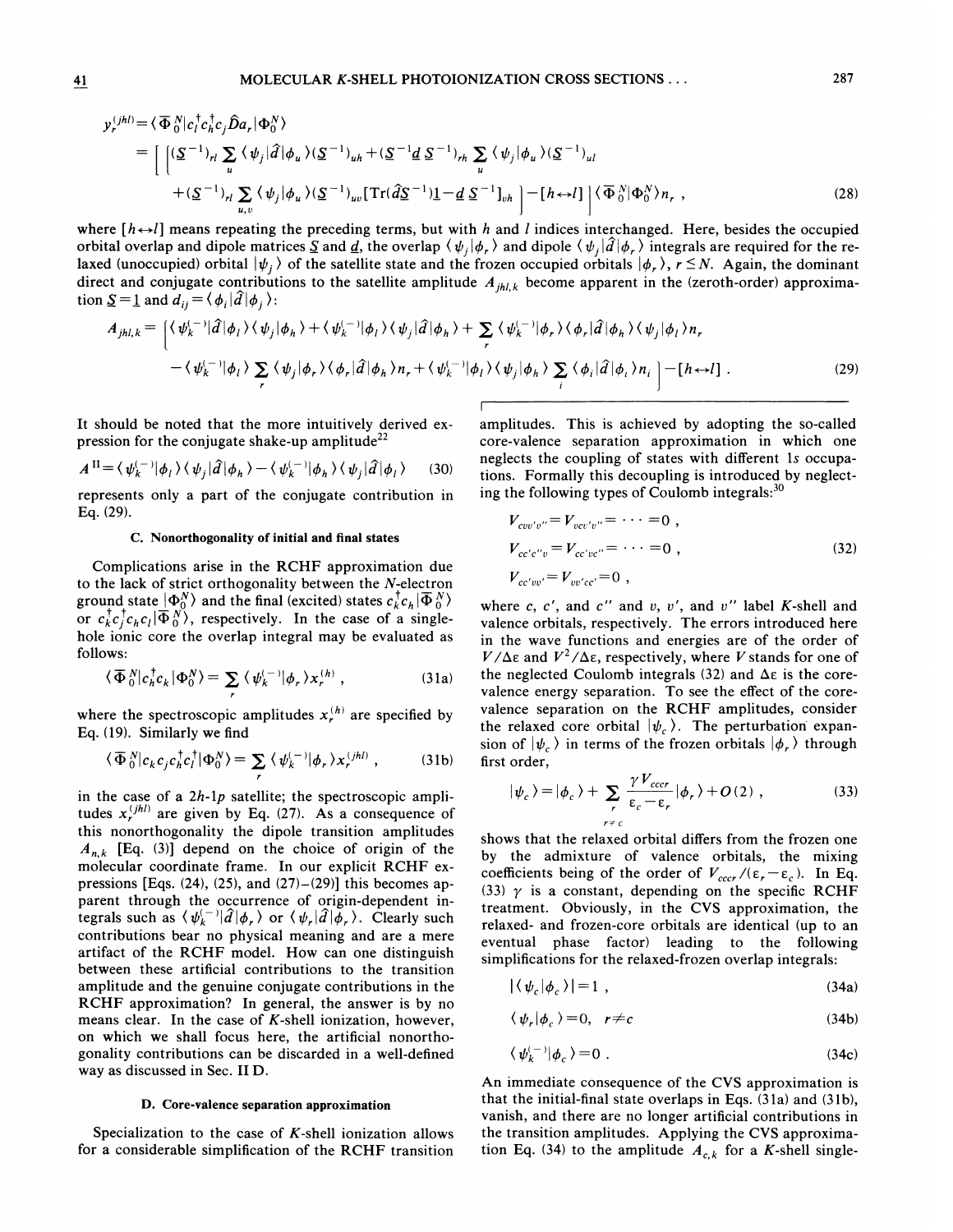hole state  $c^{-1}$ , the RCHF result of Eq. (24) becomes

$$
A_{c,k} = \left[ \langle \psi_k^{(-)} | \hat{d} | \phi_c \rangle - \sum_{r,r'} \langle \psi_k^{(-)} | \phi_r \rangle (\underline{S}^{-1})_{r,r'} \right. \\ \times \langle \psi_{r'} | \hat{d} | \phi_c \rangle \left. \right] \langle \overline{\Psi}_0^N | \Phi_0^N \rangle \tag{35}
$$

as can be readily shown, the quantity

$$
\widehat{P} = \sum_{r,r'} |\phi_r\rangle (\underline{S}^{-1})_{r,r'} \langle \psi_{r'}|
$$
\n(36)

is a non-Hermitian projection operator, and using this definition the amplitude  $A_{c,k}$  may be written as

$$
A_{c,k} = \langle \psi_k^{(-)} | (1 - \hat{P}) \hat{d} | \phi_c \rangle \langle \overline{\Phi}_0^N | \Phi_0^N \rangle . \tag{37}
$$

Comparing this result with the direct amplitude,

$$
A_{c,k}^{\mathrm{I}} = \langle \psi_k^{(-)} | \hat{d} | \phi_c \rangle \langle \overline{\Phi}_0^N | \Phi_0^N \rangle \tag{38}
$$

we see that the effect of the conjugate contribution is to project out a certain part of the continuum orbital, namely, its occupied frozen-orbital components, as can be seen from the zeroth-order approximation to the projector [Eq. (36)),

$$
\hat{P}^{(0)} = \sum_{r} |\phi_{r}\rangle \langle \phi_{r}|n_{r} . \qquad (39)
$$

A further understanding of the contributions to the RCHF amplitude will be gained from the perturbation point of view given in Sec. IV B.

In the case of a 2h-1p satellite  $(j^1, c^{-1}, l^{-1})$  where c denotes a core orbital, the general RCHF result [Eqs. (8), (27), and (28)] simplifies considerably in the CVS approximation [Eq. (34)] and the final result for the amplitude  $A_{icl,k}$  can be put into the compact form

$$
A_{jcl,k} = \left[ -\langle \psi_k^{(-)} | (1-\hat{P}) \hat{d} | \phi_c \rangle \langle \psi_j | \phi_l \rangle^{\text{eff}} + \langle \psi_j | (1-\hat{P}) \hat{d} | \phi_c \rangle \langle \psi_k^{(-)} | \phi_l \rangle^{\text{eff}} \right] \langle \overline{\Phi}_0^N | \Phi_0^N \rangle .
$$
\n(40)

Here  $\hat{P}$  is given by Eq. (36) and the "effective" overlaps are defined:

$$
\langle \psi_j | \phi_l \rangle^{\text{eff}} = \sum_r \langle \psi_j | \phi_r \rangle (\underline{S}^{-1})_{rl} , \qquad (41a)
$$

$$
\langle \psi_k^{(-)} | \phi_l \rangle^{\text{eff}} = \sum_r \langle \psi_k^{(-)} | \phi_r \rangle (\underline{S}^{-1})_{rl} . \tag{41b}
$$

The direct amplitude above is given by

$$
A_{jcl,k}^{\mathrm{I}} = \langle \psi_k^{(-)} | \hat{d} | \phi_c \rangle (-\langle \psi_j | \phi_l \rangle^{\mathrm{eff}} \langle \overline{\Phi}_0^N | \Phi_0^N \rangle ) , \quad (42)
$$

where the factor

$$
x_c^{(jcl)} = -\langle \psi_j | \phi_l \rangle^{\text{eff}} \langle \overline{\Phi}_0^N | \Phi_0^N \rangle \tag{43}
$$

is readily identified as the spectroscopic satellite amplitude. Comparison of the direct and the full amplitudes clarifies the effect of the conjugate part: except for introducing the projection operator  $\hat{P}$  in the direct part, there arises an additional term formally obtained by exchanging the role of  $j$  and  $k$  in the first ("effective" direct) part ( $A_{jcl,k}^{\text{I}} \rightarrow A_{kcl,j}^{\text{I}}$ ). We may call this latter part the "effective" conjugate shake-up amplitude. It should be noted that the quantity

$$
A_{c,j} = \langle \psi_j | (1 - \hat{P})\hat{d} | \phi_c \rangle \langle \overline{\Phi}_0^N | \Phi_0^N \rangle
$$
 (44)

represents the transition moment for a bound  $K$ -shell single excitation  $(j<sup>1</sup>c<sup>-1</sup>)$  in the CVS approximation.

The expressions  $(35)$ - $(40)$  for K-shell ionization amplitudes in the RCHF and CVS approximations are still in terms of (primitive) spin-orbital representations. The construction of spin-free equations for ionic states of proper spatial and spin symmetry is straightforward. The resulting expression for the 1s-hole main state in the 1s photoionization of CO will be given in Sec. V. The case of  $K$ -shell satellites will be discussed in a forthcoming publication.

# III. POTENTIALS FOR K-SHELL PHOTOELECTRONS

Single-particle scattering equations may be derived from the variational expression $31$ 

$$
\langle \delta \Psi^N | \hat{H} - E | \Psi^N \rangle = 0 \tag{45}
$$

where  $|\Psi^N\rangle$  is an N-electron final state expressed in terms of target-state orbitals that are kept fixed and a continuum orbital  $|\psi_{\mathbf{k}}^{(-)}\rangle$  which is to be determined. Here the variation  $\delta \Psi^N$  arises from the variation of the continu um orbital  $|\delta \psi_{\mathbf{k}}\rangle$  only. In the FCHF model for the photoionization of a closed-shell molecule the final state (with  $S=0$ ) corresponding to a single-hole ionic state

$$
|\Phi_{h\nu}^{N-1}\rangle = a_{h\nu}|\Phi_0^N\rangle
$$
\n(46a)

may be written as

be written as  
\n
$$
|\Psi_{h,\mathbf{k}}^N\rangle = \frac{1}{\sqrt{2}} (a_{\mathbf{k}\alpha}^\dagger a_{h\alpha} + a_{\mathbf{k}\beta}^\dagger a_{h\beta}) |\Phi_0^N\rangle \tag{46b}
$$

where the second-quantized notation introduced in Sec. II A is used and  $\alpha$  and  $\beta$  are the usual spin states. The analogous RCHF state reads

$$
|\Psi_{h,\mathbf{k}}^{N}\rangle = \frac{1}{\sqrt{2}} (c_{\mathbf{k}\alpha}^{\dagger} c_{h\alpha} + c_{\mathbf{k}\beta}^{\dagger} c_{h\beta}) |\overline{\Phi}_{0}^{N}\rangle
$$
 (46c)

In either case the result of the variation of Eq. (45) takes on the form'

where the factor  
\n
$$
\hat{i} + \sum_{i} (2\hat{J}_{i} - \hat{K}_{i})n_{i} + \hat{J}_{h} + \hat{K}_{h} + E_{0}^{N} - \varepsilon_{h} - E
$$
\n
$$
+ |h\rangle \langle h| \hat{i} + \sum_{i} (2\hat{J}_{i} - \hat{K}_{i})n_{i} |k\rangle + |h\rangle \langle h|k\rangle (E_{0}^{N} - 2\varepsilon_{h} + J_{hh} - E)
$$
\n
$$
+ |h\rangle \langle h| \hat{i} + \sum_{i} (2\hat{J}_{i} - \hat{K}_{i})n_{i} |k\rangle + | \hat{i} + \sum_{i} (2\hat{J}_{i} - \hat{K}_{i})n_{i} |h\rangle \langle h|k\rangle = 0 , \quad (47)
$$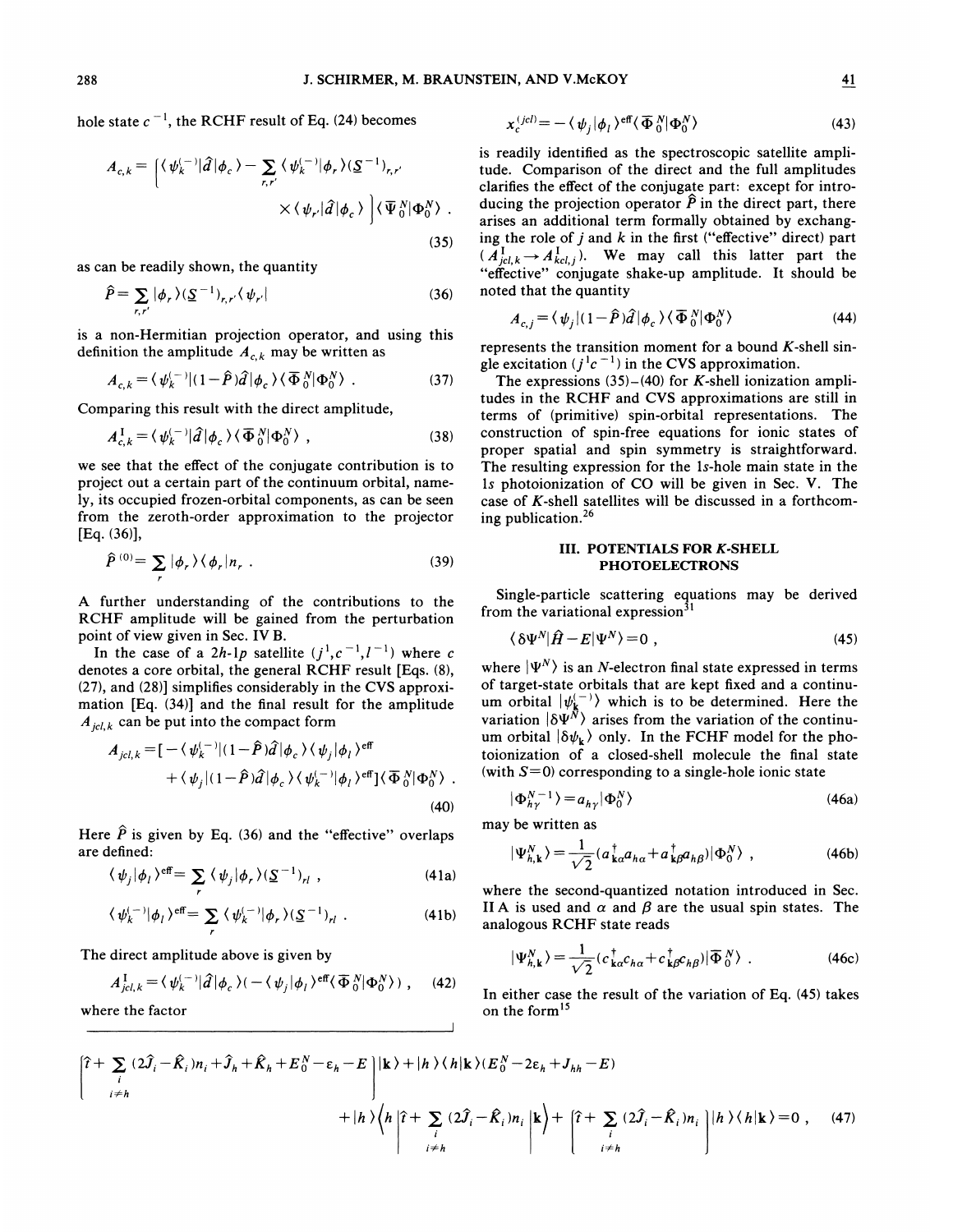where the notation  $|i\rangle$  applies to the frozen orbitals  $|\phi_i\rangle$ or the relaxed orbitals  $|\psi_i\rangle$ , respectively. In Eq. (47)  $\hat{\tau}$ represents the kinetic energy and the electron-nuclei attraction,  $\hat{J}_i$  and  $\hat{K}_i$  denote Coulomb and exchange operators associated with the orbitals  $|i\rangle$ . The energy  $\varepsilon_h$  of the open-shell orbitals is given by

$$
\varepsilon_h = \left\langle h \left| \hat{r} + \sum_i \left( 2\hat{J}_i - \hat{K}_i \right) n_i \right| h \right\rangle, \tag{48}
$$

which still applies if  $|h\rangle$  is not an eigenfunction of the inserted HF operator. Furthermore,

$$
J_{hh} = \langle h|\hat{J}_h|h\rangle - \langle h|\hat{K}_h|h\rangle \tag{49}
$$

is the Coulomb self-energy of the orbital  $|h\rangle$  and

$$
E_0^N = \langle N|\hat{H}|N\rangle \tag{50}
$$

represents the (first-order) energy of the frozen  $(|N\rangle = |\Phi_0^N\rangle)$  or relaxed  $(|N\rangle = |\overline{\Phi}_0^N\rangle)$  N-electron ground state. In deriving Eq. (47) orthogonality was assumed between the continuum orbital  $\ket{\mathbf{k}}$  and the doubly occupied orbitals  $|r \rangle$ ,  $n_r = 1$ ,  $r \neq h$ , but no such restriction with respect to the open-shell orbital  $|h\rangle$  was imposed on  $|\mathbf{k}\rangle$ .

To discuss the complications introduced by the possible lack of orthogonality between the orbitals  $\mathbf{k}$  and  $|h\rangle$  we project both sides of Eq. (47) on  $|h\rangle$ , yielding the equation

$$
\left\langle h \left| \hat{\mathbf{r}} + \sum_{i} (2\hat{\mathbf{J}}_{i} - \hat{\mathbf{K}}_{i})n_{i} + \hat{\mathbf{J}}_{h} \right| \mathbf{k} \right\rangle
$$
  
+ 
$$
\left. + (E_{0}^{N} - \varepsilon_{h} - E)(h|\mathbf{k}) = 0 \right. . \tag{51}
$$

In the FCHF model, since  $|h\rangle$  is an eigenfunction of the (ground-state) HF operator, this equation reduces to<sup>15</sup>

$$
0 = (E_0^N - E)\langle h|\mathbf{k}\rangle = (\varepsilon_h - \frac{1}{2}k^2)\langle h|\mathbf{k}\rangle \quad , \tag{52}
$$

where the second equation follows by writing the total energy  $E$  as

$$
E = E_0^N - \varepsilon_h + \frac{1}{2}k^2
$$
 (53)

Obviously, Eq. (52) requires  $\langle h|\mathbf{k}\rangle = 0$  for positive energies  $\frac{1}{2}k^2$  and with this orthogonality constraint one obtains the familiar improved virtual orbital (IVO} equation<sup>32</sup>

$$
\begin{bmatrix}\n\hat{\mathbf{i}} + \sum_{i} (2\hat{\mathbf{j}}_{i} - \hat{\mathbf{k}}_{i})n_{i} + \hat{\mathbf{j}}_{h} + \hat{\mathbf{k}}_{h} - \frac{1}{2}k^{2}\n\end{bmatrix}|\mathbf{k}\rangle = 0
$$
 (54)  
\n
$$
\text{ould be noted that the orthogonality properties,}
$$
\n
$$
\langle \mathbf{k} | i \rangle = 0, \quad n_{i} = 1
$$

It should be noted that the orthogonality properties

are not automatically fulfilled by the solution of Eq. (54) but rather must be introduced as an additional constraint.

Turning to the case of the RCHF model we write the continuum function as

$$
|\mathbf{k}\rangle = |\mathbf{k}'\rangle + \langle h|\mathbf{k}\rangle |h\rangle , \qquad (55)
$$

where  $\langle h | k' \rangle = 0$ . Equation (51) can then be transformed to the following equation:

$$
\langle h \left| \hat{t} + \sum_{i} (2\hat{J}_{i} - \hat{K}_{i})n_{i} + \hat{J}_{h} \left| \mathbf{k}^{\prime} \right\rangle
$$

$$
\langle h | \mathbf{k} \rangle = \frac{\epsilon_{h} - \frac{1}{2}k^{2}}{(56)}
$$

for the bound-free overlap  $\langle h|\mathbf{k}\rangle$ . In general, the numerator on the right-hand side of Eq. (56) does not vanish and one is faced with the situation that the variational principle explicitly requires a nonvanishing overlap  $\langle h|\mathbf{k}\rangle$ . Besides the much more complicated coupled equations that may result from Eq. (47) for  $|\mathbf{k}'\rangle$  and  $\langle h|\mathbf{k}\rangle$ , it is by no means clear how a properly normalized N-particle final state could be constructed in this case.

Fortunately, specialization to  $K$ -shell ionization allows one to get rid of these complications to a very good approximation. If  $|h\rangle = |c\rangle$  is a K-shell orbital the absolute value of the denominator in Eq. (56) is of the order of the core-valence energy gap. The matrix elements appearing in the numerator are small since they are of the mixed core-valence type  $t_{cv}$  and  $V_{cvv'v''}$ . Hence only a very small error is introduced by setting  $\langle h | \mathbf{k} \rangle = 0$ , i.e., by adopting the strict core-valence separation approximation discussed in Sec. II D. Thus in the RCHF model of  $K$ -shell photoionization we may safely adopt the IVO Eq. (54).

#### IV. ANALYSIS OF THE RCHF MODEL

### A. Resonance positions through second order of perturbation theory

In the FCHF description of shape-resonant  $K$ -shell photoionization the potential does not include the effect of screening of the ls hole by the reorganization (relaxation) of the valence electrons. The FCHF potential is hence too attractive and the resulting resonance positions are usually several eV below the experimental values. A substantial shifting to higher energies has indeed been found by Lynch and McKoy<sup>20</sup> for the  $\sigma^*$  shape resonance in  $N_2$  by allowing for electronic relaxation through the RCHF potential. While the shape of the resonance is now in much better agreement with the experiment the calculated resonance position lies a few eV above the experimental value. This discrepancy in resonance position was tentatively attributed to an "overscreening" introduced by the RCHF potential. To clarify this concept and to get a better understanding of the frozen- and relaxed-core approximations we compare the resonance energies in the FCHF and RCHF models with the exact result through second order of perturbation theory.

We specifically consider the energy  $E_{vc}^{N}$  of a singlet core excitation  $|\Psi_{\nu c}^{N}\rangle$  obtained from the unperturbed singly excited state

$$
|\Phi_{vc}^N\rangle = \frac{1}{\sqrt{2}} (a_{v\alpha}^\dagger a_{c\alpha} + a_{v\beta}^\dagger a_{c\beta}) |\Phi_0^N\rangle \tag{57}
$$

Here  $|v\rangle$  represents an unoccupied (valence) orbital, e.g.,  $\pi^*$  or  $\sigma^*$ , and c a 1s orbital. The term value

$$
R_v = E_{vc}^N - E_c^{N-1} \t\t(58)
$$

i.e., the energy with respect to that of the 1s-hole state,

 $\,$ 

$$
|\Psi_{c\gamma}^{N-1}\rangle_{\leftarrow a_{c\gamma}|\Phi_0^N\rangle}
$$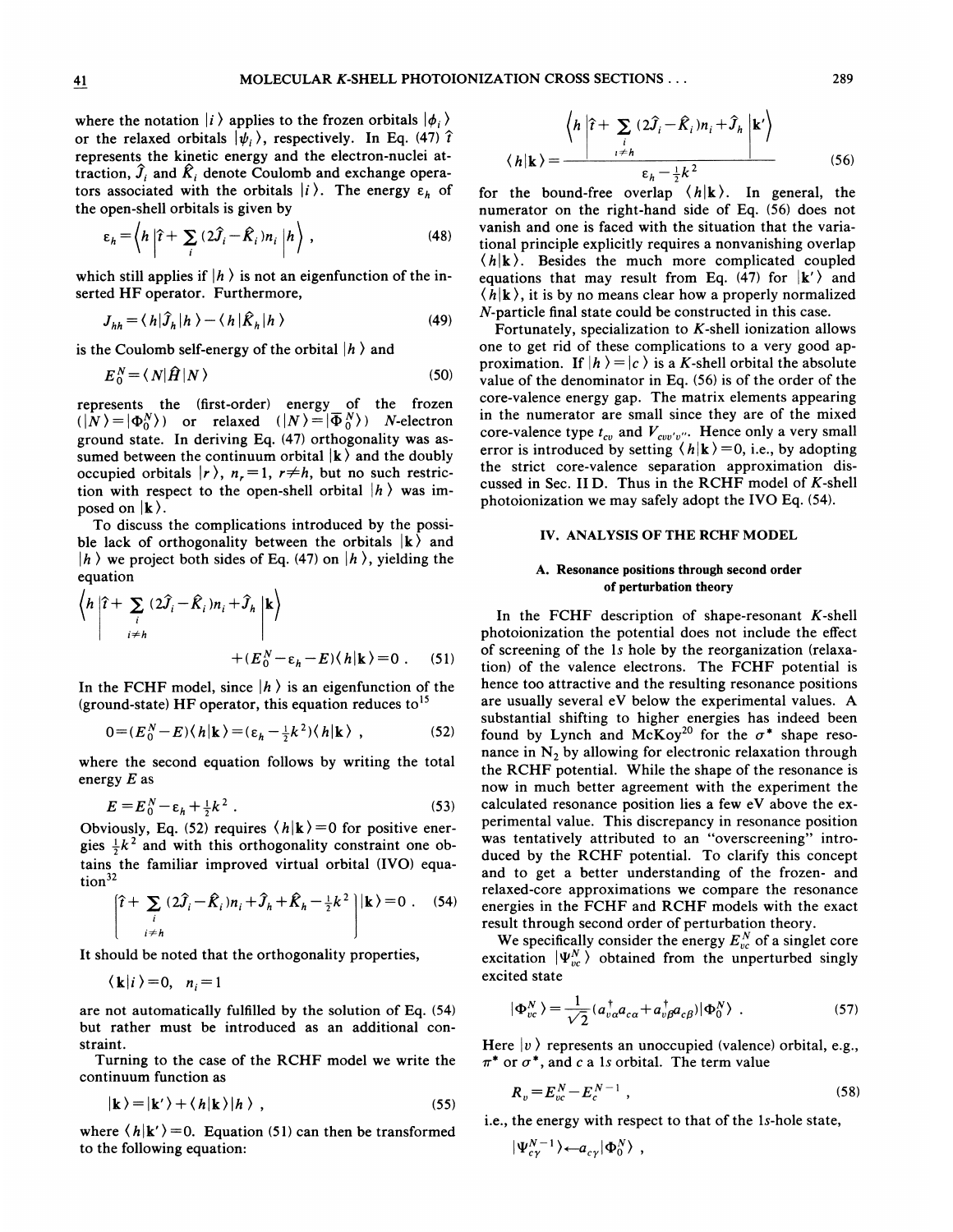can be positive or negative. In the former case the term value is related to a resonance position, while in the latter it refers to the position of a bound state below the 1sionization threshold. A11 perturbation expansions used in the following are defined with respect to the ground-state HF representation.

Let us begin with the FCHF model. Here the term value  $R_v^{\text{FC}}$  is given by the eigenvalue  $\epsilon_v^{\text{FC}}$  of the FCHF Eq. (54):

$$
\hat{f}^{\text{FC}}|v^{\text{FC}}\rangle = \varepsilon_v^{\text{FC}}|v^{\text{FC}}\rangle \tag{59}
$$

The FCHF operator  $\hat{f}^{\text{FC}}$  can be written as

$$
\hat{f}^{\text{FC}} = \hat{f}_0 - \hat{J}_c + 2\hat{K}_c , \qquad (60)
$$

where

$$
\hat{f}_0 = \hat{t} + \sum_i (2\hat{J}_i - \hat{K}_i)n_i
$$
\n(61)

is the ground-state HF operator. The form of the righthand side of Eq. (61) makes the perturbation expansion for  $|v^{\text{FC}}\rangle$  and  $\epsilon_v^{\text{FC}}$  obvious

$$
|v^{FC}\rangle = |v\rangle + \sum_{q} \frac{-V_{v c q c} + 2V_{v c c q}}{\varepsilon_{v} - \varepsilon_{q}} \overline{n}_{q} |q\rangle + O(2) ,
$$
  

$$
R_{v}^{FC} = \varepsilon_{v}^{FC} = \varepsilon_{v} - J_{vc} + 2K_{vc} + 2K_{vc}
$$
 (62a)

$$
+\sum_{q}\frac{(V_{v c q c} - 2V_{v c c q})^2 \overline{n}_q}{\epsilon_v - \epsilon_q} + O(2) + O(3) .
$$
\n(62b)

The direct part  $(-J_{vc})$  of the first-order contribution to the orbital energy accounts for the lowering of the electrostatic repulsion upon removal of a 1s electron. The second-order term for the energy (and the first-order term for the wave function} refiects the adjustment (relaxation) of the relevant orbital  $|v \rangle$  to the 1s vacancy. It should be noted that the perturbation expansions (62) already include the effect of the orthogonality constraints  $\langle v^{FC} | r \rangle = 0$ ,  $n_r = 1$  of the FCHF model by restricting the summations to unoccupied orbitals  $|q\rangle$ .

In the RCHF model too, the term value  $R_v^{\text{RC}}$  is given by the single particle energy  $\epsilon_{v}^{RC}$ . The RCHF operato

$$
\hat{f}^{RC} = \hat{\tau} + \sum_{i} (2\hat{J}'_i - \hat{K}'_i) n_i + \hat{J}'_c + \hat{K}'_c
$$
\n(63)

has the same form as the FCHF operator but—as indicated by the primes —the Coulomb and exchange operators here are defined with respect to the relaxed orbitals  $|\psi_i\rangle$  of a HF calculation for the ion. To derive the desired perturbation expansions we decompose the RCHF operator according to

$$
\hat{f}^{RC} = \hat{f}_0 + \hat{f}_I^{RC},
$$
\n
$$
\hat{f}_I^{RC} = -\hat{J}_c + 2\hat{k}_c + \sum_i (2\hat{J}_i' - \hat{K}_i' - 2\hat{J}_i + \hat{K}_i)n_i
$$
\n
$$
+ \hat{J}_c' + K_c' - \hat{J}_c - \hat{K}_c,
$$
\n(64b)

where one has to take into account that the perturbation part  $\hat{f}^{\text{RC}}_I$  itself has its perturbation expansion

$$
\hat{f}_I^{RC} = \hat{f}_I^{RC}(0) + \hat{f}_I^{RC}(1) + \cdots
$$
 (65)

The zeroth-order term is clearly identified as

$$
\hat{f}_I^{\text{RC}}(0) = -\hat{J}_c + 2\hat{K}_c \tag{66}
$$

and the first-order term may be easily evaluated once the ionic HF operator generating the relaxed orbitals has been specified. Obviously this operator may deviate from the IVO form of Eq. (54); it may even be the case that the relaxed orbitals are calculated by a generalized HF procedure where the operator approach does not apply at all. In any case, we may assume the following form for the expansion of the relaxed orbitals through first order

$$
|\psi_j\rangle = |j\rangle + \sum_{q} \frac{-V_{jqqc} + \gamma V_{jccq}}{\varepsilon_j - \varepsilon_q} |q\rangle + O(2) , \qquad (67)
$$

where  $\gamma$  is a parameter, depending on the choice of the ionic HF equations. Now the perturbation expansion of the excited RCHF orbital  $|v^{RC}\rangle$  may be written as

$$
|v^{RC}\rangle = |v\rangle + \sum_{q} \frac{-V_{vqq} + 2V_{vcq}}{\varepsilon_v - \varepsilon_q} \overline{n}_q |q\rangle
$$
  
+ 
$$
\sum_{q \neq v} \frac{-V_{vqq} + \gamma V_{vccq}}{\varepsilon_v - \varepsilon_q} n_q |q\rangle + O(2) . \quad (68)
$$

Here, in addition to the first-order FCHF form, admixtures of occupied orbitals  $|q\rangle$  occur. Note that in the latter part the exchange terms have the factor  $\gamma$  instead of 2; this guarantees the orthogonality constrain  $\langle v^{RC} | \psi_j \rangle = 0$  for the occupied relaxed orbitals  $| \psi_j \rangle$  [Eq. (67)] through first order. For the RCHF energy  $\varepsilon_{n}^{RC}$  the second-order expansion

$$
R_v^{RC} = \varepsilon_v^{RC} = \varepsilon_v^{FC}(2) + \sum_{q} \frac{(-V_{v c q c} + \gamma V_{v c c q})^2}{\varepsilon_v - \varepsilon_q} n_q
$$
  
+  $\langle v | \hat{f}_I^{RC}(1) | v \rangle + O(3)$  (69a)

comprises the FCHF result  $\varepsilon_v^{FC}(2)$  [Eq. (62b)] and two additional terms, the first of which is associated with the occupied-orbital admixtures to  $|v\rangle$ . The other term reads

$$
\langle v|\hat{f}_I^{RC}|v\rangle = \sum_{r} \langle v|2\hat{J}_r' - \hat{K}_r' - 2\hat{J}_r + \hat{K}_r|v\rangle n_r
$$
  

$$
= 2 \sum_{r,q} \frac{(-V_{reqc} + \gamma V_{rcq})(2V_{vrq} - V_{vrqv})}{\epsilon_r - \epsilon_q}
$$
  

$$
\times n_r \overline{n}_q , \qquad (69b)
$$

where real-valued Coulomb integrals have been assumed for simplicity. This term has the obvious physical meaning of a screening energy for the orbital  $|v\rangle$ , since it accounts for the change in the electrostatic respulsion between the orbital  $|v \rangle$  and the occupied valence orbitals upon relaxation of the latter. It should be noted that in the core-valence separation approximation, which for simplicity will also be adopted in the present perturbation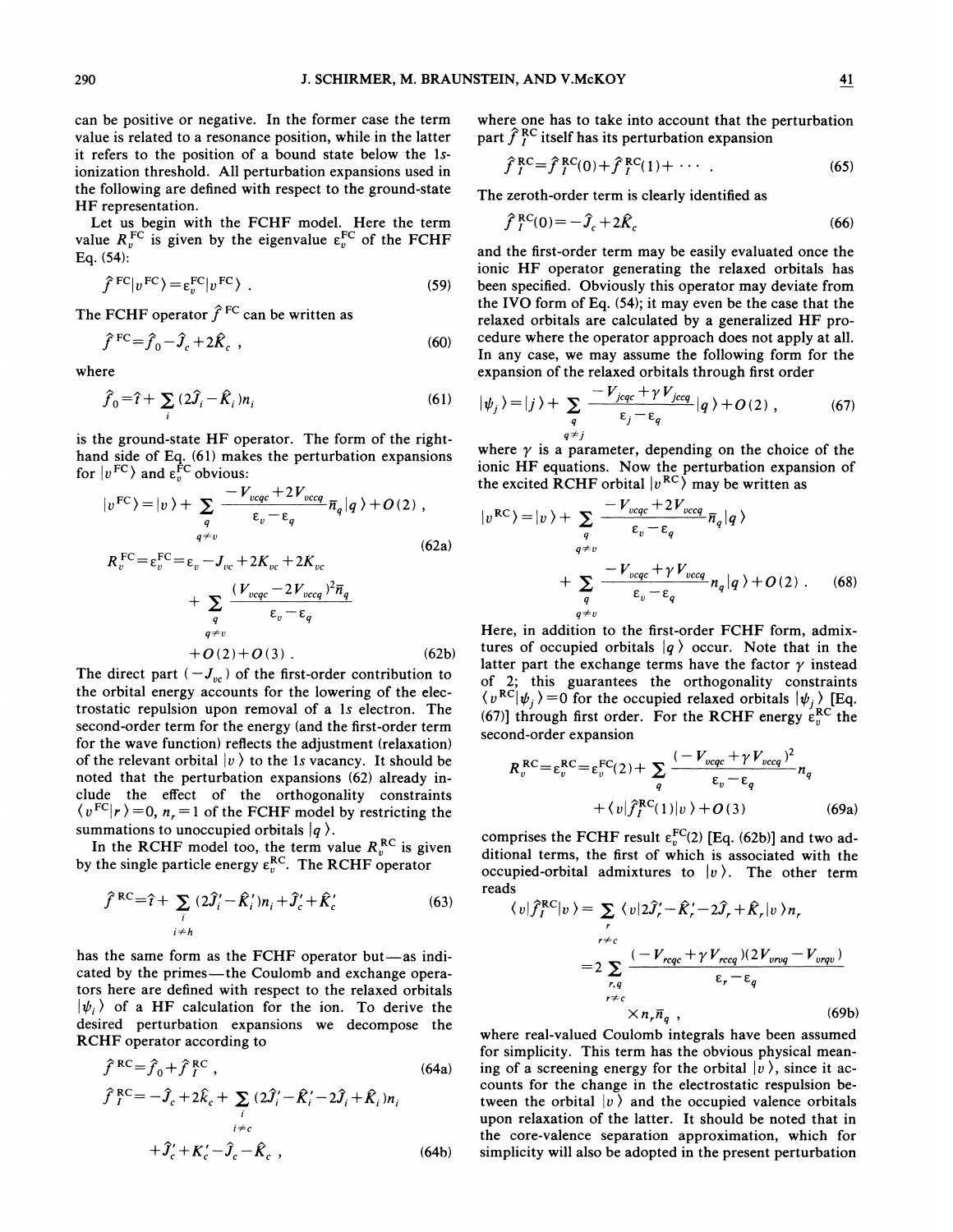studies,  $|\psi_c\rangle = |c\rangle$  and hence the part  $\hat{J}_c' + \hat{K}_c' - \hat{J}_c - \hat{K}_c$ studies,  $|\psi_c|$ <br>of  $\hat{f}_I^{\text{RC}}$  vanishes

Now we may compare the FCHF and RCHF approximations with the exact term values  $R<sub>v</sub>$  through second order. The second-order expansion of the energy of the excited state  $|\Psi_{vc}^{N}\rangle$  has the following form:

$$
E_{vc}^{N}(2) = E_0^{N}(1) + \varepsilon_v - \varepsilon_c - J_{vc} + 2K_{vc} + U_{vc}^{(2)}(p-h) + U_{vc}^{(2)}(2p-2h) + U_{vc}^{(2)}(3p-3h) .
$$
 (70)

Here  $E_0^N(1) = \langle \Phi_0^N | \hat{H} | \Phi_0^N \rangle$  is the ground-state HF energy. The three terms  $U_{\nu c}^{(2)}(p-h)$ ,  $U_{\nu c}^{(2)}(2p-2h)$ , and  $U_{\nu c}^{(2)}(3p-2h)$  $3h$ ) represent the second-order contributions arising from the interaction of  $|\Phi_{cv}^N\rangle$  with (other) p-h states, 2p-2h states, and 3p-3h states, respectively. Similarly, we find for the energy of the ionic state the expansion

$$
E_c^{N-1}(2) = E_0^N(1) - \varepsilon_c + U_c^{(2)}(2h-1p) + U_c^{(2)}(3h-2p) , \qquad (71)
$$

where  $U_c^{(2)}(2h-1p)$  and  $U_c^{(2)}(3h-2p)$  arise from the interac tion of the single-hole state with  $2h-1p$  and  $3h-2p$  states, respectively. Combining the expansions (70) and (71) yields for the term value

$$
R_v(2) = \varepsilon_v - J_{vc} + 2K_{vc} + U_{vc}^{(2)}(p-h) + U_{vc}^{(2)}(2p-2h) - U_c^{(2)}(2h-1p) + U_{vc}^{(2)}(3p-3h) - U_c^{(2)}(3h-2p)
$$
\n(72)

The second-order contributions appearing here have been specified elsewhere<sup>33,34</sup> in the case of primitive (spinorbital) excitations. Here we have to consider the somewhat more complicated spin-free expressions appropriate for a singlet excitation (57) and a doublet ionic state. Again using the core-valence approximation we find

$$
U_{vc}^{(2)}(p-h) = \sum_{q} \frac{(V_{vcqc} - 2V_{vccq})^2}{\varepsilon_v - \varepsilon_q} \overline{n}_q
$$
 (73)

This result is readily identified as the second-order contribution of the FCHF energy (62b). The contribution

$$
U_c^{(2)}(2h-1p)
$$
  
= 
$$
-\sum_{r,q} \frac{2V_{creq}^2 + 2V_{creq}^2 - 2V_{creq}V_{creq}}{\varepsilon_q - \varepsilon_r} \overline{n}_q n_r
$$
 (74)

represents the second-order relaxation energy of the ionic state. For discussion of the 2p-2h contribution  $U_{cv}^{(2)}(2p-$ 2h) it is useful to split it into a part  $U'_{\nu c}(2p-2h)$  arising from excitations of the form  $(q)^1(v)^1(c)^{-1}(r)^{-1}$  and a remainder  $U''_{cv}(2p-2h)$ . The former part, being the essential one, can be brought into the following form:

$$
U'_{cv}(2p-2h)=Q+S+P,
$$
\t(75a)

$$
Q = -2 \sum_{q,r} \frac{q}{\epsilon_q - \epsilon_r} (V_{creq}^2 - V_{creq} V_{creq} + V_{creq}^2) n_r \overline{n}_q
$$
  
- 
$$
\sum_{r} \frac{1}{\epsilon_v - \epsilon_r} (V_{crev} + V_{crec})^2 n_r , \qquad (75b)
$$

$$
S = 2 \sum_{q,r} \frac{1}{\epsilon_q - \epsilon_r} (2V_{creq}V_{vrq} - V_{creq}V_{vrqv} - V_{creq}V_{vrqv})
$$
  

$$
- V_{crqc}V_{vrqq} + 2V_{crqc}V_{vrqv})n_r \overline{n}_q
$$
  
+2
$$
\sum_{r} \frac{1}{\epsilon_v - \epsilon_r} (V_{crcv} + V_{crcc})V_{vrvv}n_r,
$$
 (75c)  

$$
P = -2 \sum_{q,r} \frac{1}{\epsilon_q - \epsilon_r} (V_{vrqq} - V_{vrqq}V_{vrqv} + V_{vrqv}^2)n_r \overline{n}_q
$$

$$
-\sum_{r}\frac{1}{\epsilon_{v}-\epsilon_{r}}V_{\text{vrv}}^{2}n_{r}.
$$
 (75d)

Each of these parts has a distinct physical meaning. The first part  $Q$  is identical with the 1s relaxation energy  $(74)$ , except for the term in which  $q = v$ . With respect to the term value this means that the 1s relaxation energy largely cancels out, the remainder being

$$
Q - U_c^{(2)}(2h-1p) = \sum_r \frac{V_{crcv}^2 - 4V_{crcv}V_{cmc} + V_{croc}^2}{\epsilon_v - \epsilon_r} n_r \ . \quad (76)
$$

Up to terms with exchange integrals, this part is retrieved in the RCHF energy  $E_v^{\overline{RC}}$ , namely, in the second term on the right-hand side of Eq.  $(69a)$ . The next part S in Eq. (75} obviously recovers the screening energy (69b) introduced by the RCHF approximation. It should, however, be noted that there remain discrepancies with respect to exchange contributions irrespective of the choice of  $\gamma$ [Eq. (67}] adopted for the relaxed orbitals. Neither the FCHF nor the RCHF approximation includes the third part P accounting for the polarization of the ionic core by the bound or free electron in the orbital  $v$ . The energy associated with the polarization is clearly negative, shifting the term value or the resonance position to lower energy.

The remaining second-order contributions are the remainder of the  $2p-2h$  part (6 denotes the exchange energy)

$$
U''_{cv}(2p-2h) = -\sum_{r,q,q'} \frac{2V_{nqq'}^2 + \mathcal{E}}{\varepsilon_q + \varepsilon_{q'} - \varepsilon_r - \varepsilon_v} n_r \overline{n}_q \overline{n}_q , \qquad (77)
$$

and the difference

$$
U_{cv}^{(2)}(3h-2p) - U_c^{(2)}(3h-2p)
$$
  
= 
$$
+ \sum_{r,r'} \frac{2V_{vqrr'}^2 + \mathcal{E}}{\varepsilon_v + \varepsilon_q - \varepsilon_r - \varepsilon_{r'}} \overline{n}_q n_r n_{r'}
$$
 (78)

mainly reflecting the difference of correlation energies in the excited and the ionic states. Both contributions are absent in the single-particle approximations but are expected to be only of minor importance.

We can summarize our results as follows. Of all second-order contributions the FCHF energy includes only the Tamm-Dancoff (TDA) term  $[U_{vc}^{(2)}(p-h)]$  arising from the mixing with other single excitations. The FCHF result (in second order) differs from the RCHF energy by the screening energy (69b) and the occupied orbital analogous to  $U_{vc}^{(2)}(p-h)$ , that is,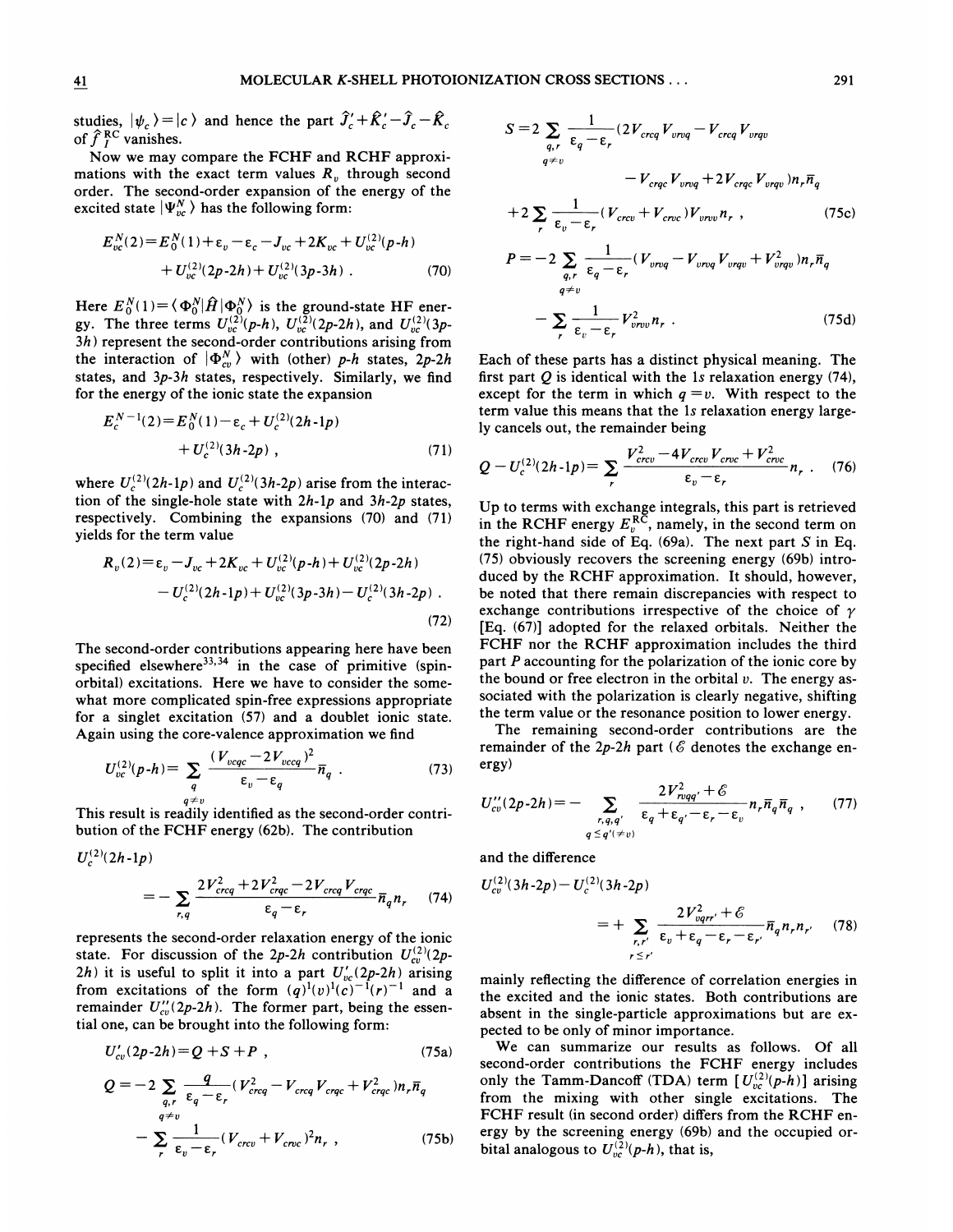$|v|$ 

$$
\sum_{q} \frac{(V_{v c q c} - \gamma V_{v c c q})^2 n_q}{\epsilon_v - \epsilon_q}
$$

Both contributions are positive, explaining the higher RCHF energies. In the exact second-order result they are retrieved (up to exchange terms) as the energy  $S$  [Eq. are retrieved (up to exchange terms) as the energy 5 [Eq. (75b)] and the difference  $Q - U_c^{(2)}(2h-1p)$  [Eq. (76)] of excited- and ionic-state relaxation energies. The major deficiency of the RCHF model appears to be the neglect of the polarization energy (75d) leading to too high term values or resonance positions.

#### B. Transition amplitudes

In the preceding section, Sec. IV A, we adopted perturbation theory to analyze resonance positions or term values in  $K$ -shell photoexcitation. We now look at the corresponding transition amplitudes in light of perturbation theory. Again, we consider the singlet  $K$ -shell hole state  $|\Psi_{vc}^{N}\rangle$  resulting from the zeroth-order state  $|\Phi_{vc}^{N}\rangle$  of Eq. (57), where  $|v\rangle$  represents an unoccupied valence or continuum orbital. The expansion of the transition am-<br>plitude  $A_{c,v} = \langle \Psi_{vc}^N | \hat{D} | \Psi_0^N \rangle$  [see Eq. (3)] through first order is

$$
A_{c,v}(1) = \sqrt{2} \langle v | \hat{d} | c \rangle + \langle \Psi_{vc}^{(1)} | \hat{D} | \Phi_0^N \rangle
$$
  
+ \langle \Phi\_{vc}^N | \hat{D} | \Psi\_0^{(1)} \rangle , \qquad (79)

where  $|\Psi_{vc}^{(1)}\rangle$  and  $|\Psi_{0}^{(1)}\rangle$  represent the first-order excited and ground states, respectively. The first-order contribution,

$$
\langle \Psi_{\nu c}^{(1)} | \hat{D} | \Phi_0^N \rangle = \sqrt{2} \sum_{q} \frac{-V_{\nu cqc} + 2V_{\nu ccq}}{\varepsilon_{\nu} - \varepsilon_{q}} \overline{n}_q \langle q | \hat{d} | c \rangle ,
$$
\n(80)

arises from the admixture of other single excitations  $|\Phi_{ac}^N\rangle$  (adopting here again the CVS approximation). This part of the first-order amplitude is properly accounted for by the Tamm-Dancoff approximation to electronic excitation.<sup>35</sup> The other first-order contribution in Eq. (79), associated with ground-state correlation, or more precisely, with the admixture of double excitations to the HF ground state, is included in the random-phase approximation<sup>35</sup> (RPA) which provides a consistent firstorder description of the single-excitation transition amplitudes; for a more detailed discussion see, e.g., Ref. 33. In the present context it is important to realize that for  $K$ -shell excitations in the CVS approximation the RPA reduces to the TDA and the ground-state correlatio contribution  $\langle \Phi_{\nu c}^N | \hat{D} | \Psi_0^{(1)} \rangle$  in Eq. (79) vanishes.

We can now compare the full first-order result (in the CVS approximation) with the RCHF amplitude  $A_{c,v}^{\text{RC}}$ [Eqs. (35) or (40)]. To first order and in spin-free notation we find

$$
A_{c,v}^{\text{RC}}(1) = \sqrt{2} \left\{ \langle v | \hat{d} | c \rangle + \langle v^{(1)} | \hat{d} | c \rangle \right.-\sum_{r} \langle v^{(1)} | r \rangle \langle r | \hat{d} | c \rangle n_r \right\}.
$$
 (81)

Obviously, the conjugate part cancels all contributions

arising from the occupied orbitals in the first-order term of  $|v^{RC}\rangle$  [Eq. (70)], i.e.,

$$
\langle 1 \rangle - \sum_{r} |r\rangle \langle r|v^{(1)} \rangle
$$
  
= 
$$
\sum_{q} \frac{-V_{v c q c} + 2V_{v c c q}}{\varepsilon_{v} - \varepsilon_{q}} \overline{n}_{q} |q\rangle , \quad (82)
$$

and the final result is seen to be identical with the full (first-order) amplitude. Thus we have arrived at the important conclusions that the RCHF description of single photoexcitation amplitudes in the  $K$ -shell regime is complete (up to terms vanishing in the CVS approximation} through first order of perturbation theory, and is thus comparable to the level of the RPA treatment. Interest<br>ingly, the FCHF amplitudes  $A_{c,v}^{FC}$  are also consistent through first order, since, due to the orthogonality constraints  $\langle v^{\text{FC}} | r \rangle = 0$ ,  $n_r = 1$ , the first-order term of  $| v^{\text{FC}} \rangle$ [Eq. (62a)] contains only unoccupied orbitals  $|q\rangle$ .

#### V. CALCULATIONS

The bound electronic wave functions required in the present applications were obtained from Hartree-Fock calculations for the  ${}^{1}\Sigma^{+}$  ground state of CO  $(1\sigma^2 2\sigma^2 3\sigma^2 4\sigma^2 1\pi^4 5\sigma^2)$  and for the C 1s and O 1s hole states of  $CO<sup>+</sup>$ . The SCF basis used in these calculations consisted of the  $7s/4p/2d$  contraction of  $13s/8p/2d$ Cartesian Gaussians. The exponents and contraction coefficients (No. 6.72.2 for C and No. 8.76.2 for 0) were taken from Huzinaga.<sup>36</sup> The exponents for the  $d$  functions were 0.92 and 0.256 for C, and 1.324 and 0.445 for 0. The calculations were done at the equilibrium nuclear geometry of 2.132 a.u. For the ground state of the neutral molecule an SCF energy of  $-112.7844$  a.u. was obtained; the energies for the C 1s and O 1s hole states were  $-101.8625$  and  $-92.8818$  a.u., respectively. The overlap integrals  $S_{ij}$  [Eq. (20)] and dipole integrals  $d_{ij}$  [Eq. (23)] between the frozen (ground-state HF) and the relaxed (ionic HF) orbitals were calculated using the single-center expansion techniques described below. The results are listed in Tables I and II.

The methods for obtaining the photoelectron continuum wave functions and bound-continuum integrals have been used in many previous applications and are amply described in Refs. 15 and 37. In brief, the continuum function is written as the partial-wave expansion

$$
\psi_{\mathbf{k}}^{(-)}(\mathbf{r}) = \left(\frac{2}{\pi}\right)^{1/2} \sum_{l,m} \frac{i^l}{k} \psi_{klm}^{(-)}(\mathbf{r}) Y_{lm}^*(\hat{\mathbf{k}}) . \tag{83}
$$

Each partial wave  $\psi_{klm}(\mathbf{r})$  satisfies the Lippmann-Schwinger equation

$$
\psi_{klm}^{(-)}(\mathbf{r}) = \phi_{klm}^c + G_c^{(-)} \left[ \hat{v} + \frac{1}{r} \right] \psi_{klm} \tag{84}
$$

Here  $G_c^{(-)}$  is the Coulomb Green's function with incoming-wave boundary conditions and  $\hat{v}$  is the staticexchange potential for the molecular ion [see Eq. (54)] taken either in the frozen core ( $\hat{v} = \hat{v}^{FC}$ ) or the relaxed taken either in the frozen core  $(\hat{v} = \hat{v}^{\text{FC}})$  or the relaxed core  $(\hat{v} = \hat{v}^{\text{RC}})$  representation. Orthogonalization be-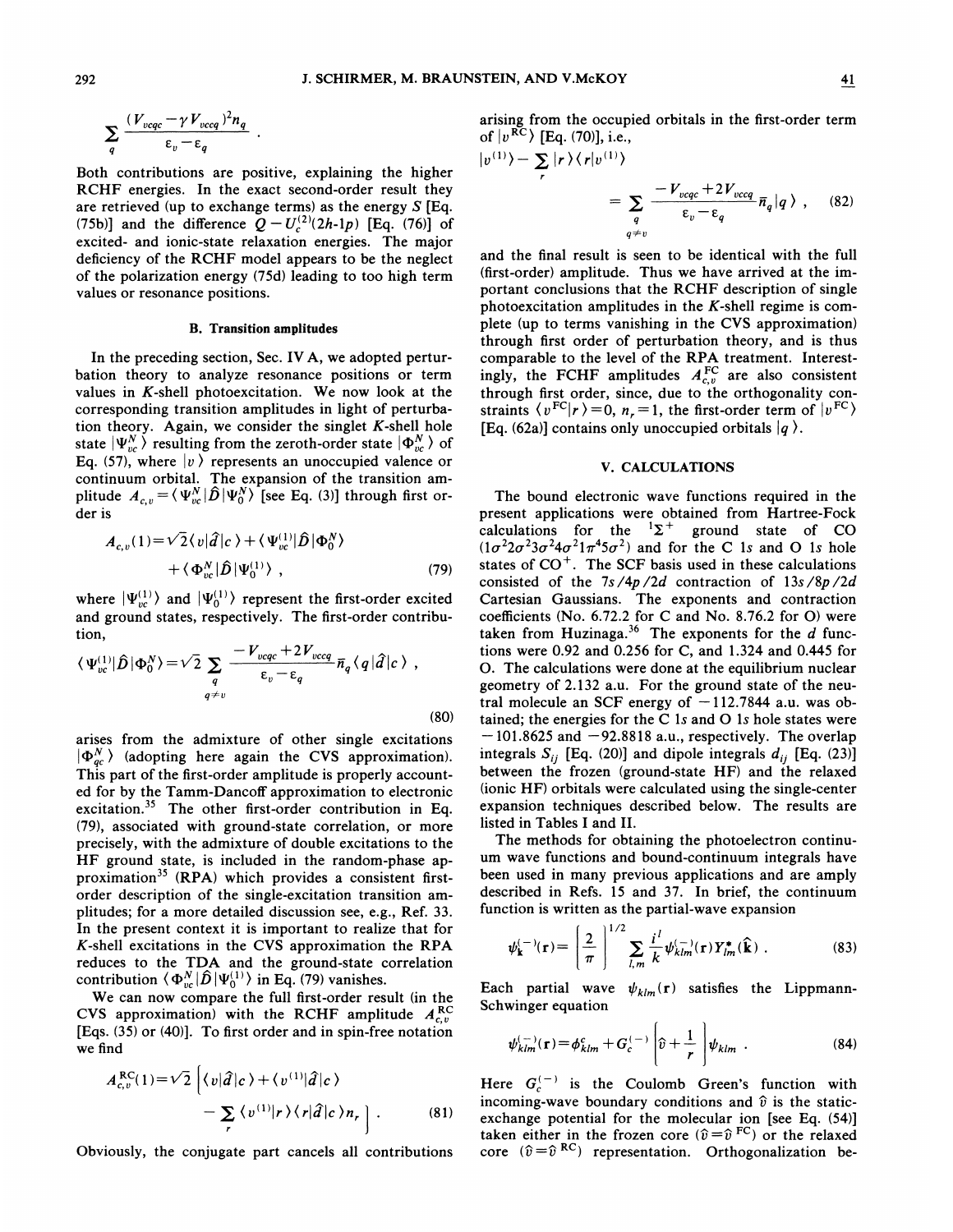| Frozen<br>Relaxed | $1\sigma$               | $2\sigma$               | $3\sigma$               | $4\sigma$               | $5\sigma$               | $1\pi$   |
|-------------------|-------------------------|-------------------------|-------------------------|-------------------------|-------------------------|----------|
|                   |                         |                         | C $1s(2\sigma)^a$       |                         |                         |          |
| $1\sigma$         | 0.999                   | $-0.905 \times 10^{-5}$ | $-0.177 \times 10^{-3}$ | $-0.381\times10^{-3}$   | $0.107 \times 10^{-3}$  |          |
| $2\sigma$         | $-0.877\times10^{-5}$   | $-0.998$                | $0.622 \times 10^{-2}$  | $0.688\times10^{-2}$    | $-0.700\times10^{-2}$   |          |
| $3\sigma$         | $-0.393 \times 10^{-3}$ | $-0.498 \times 10^{-2}$ | $-0.994$                | $0.887 \times 10^{-1}$  | $-0.142 \times 10^{-1}$ |          |
| $4\sigma$         | $0.569 \times 10^{-3}$  | $-0.431 \times 10^{-2}$ | $0.906 \times 10^{-1}$  | 0.988                   | $0.747 \times 10^{-1}$  |          |
| $5\sigma$         | $-0.149\times10^{-3}$   | $-0.341 \times 10^{-2}$ | $-0.196 \times 10^{-1}$ | $-0.799 \times 10^{-1}$ | 0.976                   |          |
| $1\pi$            |                         |                         |                         |                         |                         | 0.986    |
|                   |                         |                         | O $1s(1\sigma)^b$       |                         |                         |          |
| $1\sigma$         | 0.999                   | $-0.696 \times 10^{-4}$ | $0.749 \times 10^{-2}$  | $0.372 \times 10^{-2}$  | $0.866 \times 10^{-3}$  |          |
| $2\sigma$         | $-0.693 \times 10^{-4}$ | $-0.999$                | $0.150 \times 10^{-3}$  | $0.242 \times 10^{-3}$  | $0.107\times10^{-2}$    |          |
| $3\sigma$         | $0.561 \times 10^{-2}$  | $0.229 \times 10^{-3}$  | $-0.995$                | $0.125 \times 10^{-1}$  | $-0.480\times10^{-1}$   |          |
| 4 $\sigma$        | $-0.232\times10^{-2}$   | $0.225 \times 10^{-3}$  | $0.732 \times 10^{-2}$  | 0.981                   | $-0.142$                |          |
| $5\sigma$         | $-0.656 \times 10^{-3}$ | $0.137 \times 10^{-2}$  | $-0.521 \times 10^{-1}$ | 0.147                   | 0.981                   |          |
| $1\pi$            |                         |                         |                         |                         |                         | $-0.972$ |

TABLE I. Overlap integrals  $S_{ii}$  [Eq. (20)]. These overlaps contain an arbitrary phase due to the sign of the wave function.

<sup>a</sup>The frozen orbitals are from the neutral ground state. The relaxed orbitals are from the ion state,  $2\sigma^{-1}$ , i.e., the C 1s<sup>-1</sup> state of  $CO<sup>+</sup>$ .

The same as footnote a except the relaxed orbitals are from the ion state  $1\sigma^{-1}$ , i.e., the O 1s<sup>-1</sup> state of CO<sup>+</sup>.

tween the continuum and the occupied orbitals is taken into account by means of the Philips-Kleinman pseudopotential as described in Ref. 15. The solution of the Lippmann-Schwinger equations (84) is based on the Schwinger variational method. By assuming a separable approximation to the potential,  $\frac{d}{dx}$  and  $\frac{d}{dx}$  and  $\frac{d}{dx}$   $\frac{d}{dx}$  (87)  $\frac{d}{dx}$  (87)

 $\hat{V} \cong \hat{V}^s = \sum_{i,j} \langle \mathbf{r} | \hat{V} | \alpha_i \rangle (\underline{V}^{-1})_{ij} \langle \alpha_j | V | \mathbf{r}' \rangle$ ,

 $\hat{v} = \hat{v} + \frac{1}{n}$ , T

of the form

the solutions of the integral equations 
$$
(84)
$$
 can be written as

$$
\psi_{klm}^{(-)}(\mathbf{r}) = \phi_{klm}^c(\mathbf{r}) + \sum_{i,j} \langle \mathbf{r} | G_c^{(-)} \hat{\mathcal{V}} | \alpha_i \rangle (\underline{D}^{-1})_{ij}
$$
  
 
$$
\times \langle \alpha_j | \hat{\mathcal{V}} | \phi_{klm}^c \rangle . \tag{87}
$$

Here  $\underline{V}$  and  $\underline{D}$  denote matrices with matrix elements

$$
V_{ij} = \langle \alpha_i | \hat{V} | \alpha_j \rangle \tag{88}
$$

and

$$
D_{ij} = \langle \alpha_i | \hat{V} - \hat{V} G_c^{(-)} \hat{V} | \alpha_j \rangle \tag{89}
$$

TABLE II. Dipole integrals  $d_{ij}$  [Eq. (23)] between frozen and relaxed orbitals in a.u. For the  $\sigma \rightarrow \sigma$ ,  $\pi \rightarrow \pi$  transition  $\hat{d} = z$ ; for  $\sigma \rightarrow \pi$ ,  $\hat{d} = (x - iy)/\sqrt{2}$ ; and for  $\pi \rightarrow \sigma$ ,  $\hat{d} = -(x + iy)/\sqrt{2}$ .

(86)

 $(85)$ 

| Frozen<br>Relaxed | $1\sigma$               | $2\sigma$               | $3\sigma$               | $4\sigma$               | $5\sigma$               | $1\pi$                  |
|-------------------|-------------------------|-------------------------|-------------------------|-------------------------|-------------------------|-------------------------|
|                   |                         |                         | C $1s(2\sigma)$         |                         |                         |                         |
| $1\sigma$         | 0.913 <sup>a</sup>      | $0.437 \times 10^{-3}$  | $-0.181 \times 10^{-1}$ | $0.472 \times 10^{-1}$  | $-0.234 \times 10^{-1}$ | $-0.511 \times 10^{-1}$ |
| $2\sigma$         | $-0.114 \times 10^{-2}$ | 1.216                   | $0.370 \times 10^{-1}$  | $-0.204 \times 10^{-1}$ | $0.853 \times 10^{-1}$  | $-0.494 \times 10^{-1}$ |
| $3\sigma$         | $0.202 \times 10^{-1}$  | $0.499 \times 10^{-1}$  | $-0.257$                | $-0.595$                | $-0.107$                | 0.604                   |
| $4\sigma$         | $0.440 \times 10^{-1}$  | $0.176 \times 10^{-1}$  | 0.705                   | 0.879                   | $-0.905$                | $-0.126$                |
| $5\sigma$         | $-0.268 \times 10^{-1}$ | $0.697 \times 10^{-1}$  | $-0.103 \times 10^{-2}$ | $-0.885$                | $-1.551$                | 0.297                   |
| $1\pi$            | $0.489 \times 10^{-1}$  | $-0.581 \times 10^{-1}$ | 0.625                   | $0.160 \times 10^{-1}$  | $-0.329$                | 0.283                   |
|                   |                         |                         | O $1s(1\sigma)$         |                         |                         |                         |
| $1\sigma$         | 0.912                   | $-0.100\times10^{-3}$   | $-0.144 \times 10^{-1}$ | $-0.595 \times 10^{-1}$ | $-0.328 \times 10^{-1}$ | $-0.605 \times 10^{-1}$ |
| $2\sigma$         | $-0.506 \times 10^{-3}$ | 1.216                   | $0.369 \times 10^{-1}$  | $-0.188 \times 10^{-1}$ | $0.563 \times 10^{-1}$  | $-0.389 \times 10^{-1}$ |
| $3\sigma$         | $0.260 \times 10^{-1}$  | $0.358 \times 10^{-1}$  | $-0.355$                | $-0.617$                | $-0.243 \times 10^{-1}$ | 0.592                   |
| $4\sigma$         | $0.571 \times 10^{-1}$  | $0.243 \times 10^{-1}$  | 0.621                   | 1.002                   | $-0.588$                | $-0.108$                |
| $5\sigma$         | $-0.205 \times 10^{-1}$ | $-0.549\times10^{-1}$   | 0.168                   | $-0.735$                | $-1.742$                | 0.327                   |
| $1\pi$            | $-0.668 \times 10^{-1}$ | $0.283 \times 10^{-1}$  | $-0.600$                | $-0.143$                | 0.183                   | $-0.532$                |

'Note that diagonal elements depend on the origin of coordinates and are not included in the calculation of the transition amplitude due to the CVS approximation discussed in Sec. II D.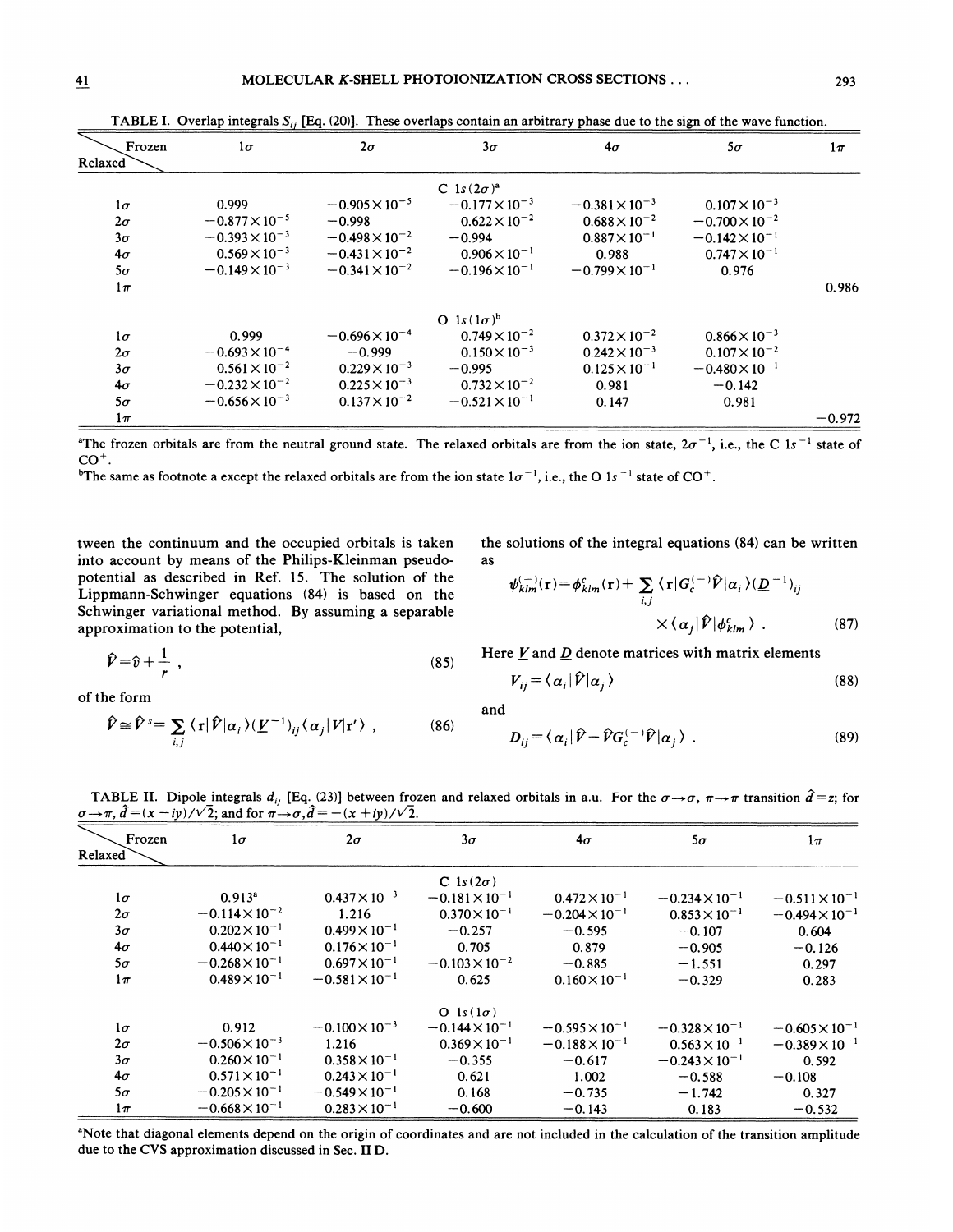The set of functions  $|\alpha_i\rangle$  referred to as the scattering basis set consists of suitably chosen discrete functions such as Cartesian Gaussian functions. The scattering basis set used in the present calculations is specified in Table III.

All matrix elements and functions arising in the computation of the partial wave  $\psi_{klm}^{(-)}$  according to Eqs. (87)—(89) are evaluated using single-center expansions about the center of gravity. The details of these expansions are as follows.

(i) Maximum angular momentum in the expansion of the occupied orbitals in the direct potential is 29.

(ii) Maximum angular momentum in the expansion of the occupied orbitals in the exchange potential is 25 ( $1\sigma$ ),

 $25 (2\sigma)$ , 15 (3 $\sigma$ ), 15 (4 $\sigma$ ), 10 (5 $\sigma$ ), and 10 (1 $\pi$ ).

(iii) Maximum angular momentum in the expansion of  $1/r_{12}$  in the direct and exchange terms is 58 and 29, respectively.

(iv) All other single-center expansions were truncated at  $l=29$ .

The partial-wave expansion of the continuum orbital, Eq. (83), was truncated at  $l_p = 8$ . The resulting radial integrals were obtained using a Simpson-rule quadrature. The grid contained 500 points and extended to 69.0 a.u. with a step size of 0.01 a.u. near the nuclei and a maximum step size of 0.40 a.u.

Following Eq. (35) we introduce the spin-free transition amplitudes  $I_{lmu}$  for the partial waves  $\psi_{klm}$ 

$$
I_{lm\mu} = \frac{1}{\sqrt{2}} (A^{(\mu)}_{1sa,klm\beta} + A^{(\mu)}_{1s\beta,klm\alpha})
$$
\n
$$
= \sqrt{2} \langle \overline{\Phi}^{N}_{0} | \Phi^{N}_{0} \rangle \left[ \langle \psi^{(-)}_{klm} | \hat{\mathcal{P}}_{\mu} | \phi_{1s} \rangle - \sum_{r,r'} \langle \psi^{(-)}_{klm} | \phi_{r} \rangle (\underline{S}^{-1})_{rr'} \langle \psi_{r'} | \hat{\mathcal{P}}_{\mu} | \phi_{1s} \rangle \right].
$$
\n(90b)

I

Here, the dipole operator components

$$
\hat{\mathcal{P}}_{\mu} = \begin{cases} \mp (\hat{x} \pm i\hat{y})/\sqrt{2} & \text{for } \mu = \pm 1, \\ \hat{z} & \text{for } \mu = 0 \end{cases}
$$
 (91)

are used and  $|\phi_{1s}\rangle$  refers to the core orbital C 1s (2 $\sigma$ ) or O  $1s(1\sigma)$ . In Eq. (90b) only spin-free (spatial) quantities are retained, and, in particular,  $S$  represents the matrix of spatial relaxed-frozen overlap integrals  $\langle \psi_r | \phi_{r'} \rangle$ . The Nelectron overlap  $\langle \overline{\Phi}_{0}^{N} | \Phi_{0}^{N} \rangle$  is given by the square of det( $\Sigma$ ). The decomposition of the full amplitude  $I_{lmu}$ into the direct  $I^{(I)}$  and conjugate contribution  $I^{(II)}$ ,

$$
I_{lm\mu} = I_{lm\mu}^{(1)} + I_{lm\mu}^{(II)} \tag{92}
$$

according to Eq. (90b), is obvious. The dipole integrals  $\langle \psi_{klm} | \hat{r}_{\mu} | \phi_{ls} \rangle$  and overlaps  $\langle \psi_{klm} | \phi_{r} \rangle$  were calculated with the single-center expansion technique specified above. The total photoionization cross section for the 1s-hole main state averaged over all molecular orientations is obtained from the partial amplitudes (90b) by

$$
\sigma = \frac{4\pi^2}{3c} \omega k \sum_{l,m,\mu} |I_{lm\mu}|^2 \ . \tag{93}
$$

The corresponding asymmetry parameter  $\beta$  of the photoelectron angular distribution (with respect to the polar-

TABLE III. Scattering basis sets used in Eq. (87).

| Continuum<br>symmetry | Type of Gaussian<br>function <sup>a</sup> | <b>Exponents</b>     |  |  |
|-----------------------|-------------------------------------------|----------------------|--|--|
| $\sigma$              | Cartesian s                               | 10.0.4.0.1.5.0.5.0.1 |  |  |
|                       | Cartesian z                               | 2.0,1.0,0.5,0.1      |  |  |
| $\pi$                 | Cartesian $\rho_{r}$                      | 10.0,4.0,1.5,0.5,0.1 |  |  |
|                       | Cartesian $d_{xz}$                        | 1.0,0.1              |  |  |

'Cartesian functions are centered on each nucleus. For details of the forms of these functions and their use see Ref. 15.

ization of the light) is given by

$$
\beta = \frac{4\pi^2}{5c\sigma} k \sum_{\substack{l,m,\mu \\ l',m',\mu' \\ \mu''}} (-1)^{m-\mu'} I_{lm\mu} I_{l'm'\mu'}^{\ast} [(2l+1)
$$
  

$$
\times (2l'+1)]^{1/2} (1100|20) \langle ll'0|20 \rangle
$$
  

$$
\times (11-\mu\mu'|2\mu'') \langle ll'-m-m'|2-\mu'' \rangle .
$$
  
(94)

Here  $\langle l_1m_1l_2m_2|lm\rangle$  is the Clebsch-Gordan coefficient  $(l_1 m_1 l_2 m_2 | l_1 l_2 | m)$  in the notation of Edmonds.<sup>38</sup>

### VI. RESULTS AND DISCUSSION

#### A.  $C(1s)$  ionization

Figure <sup>1</sup> shows the shape-resonant C ls photoionization cross section in CO calculated both in the FCHF and the RCHF approximations, together with experimental results by Kay et al.<sup>39</sup> and by Truesdale et al.<sup>6</sup> As for  $N_2$ , the two results are significantly different. Without valence-electron relaxation one finds a relatively narrow and intense peak about 5 eV above the C 1s ionization threshold (296.2 eV). The relaxed description (RCHF), on the other hand, results in a substantial lowering, broadening, and shifting of the  $\sigma^*$  resonance centered at 11.2 eV above threshold. This difference is clearly an effect of the screening of the 1s hole by the relaxed valence electrons leading to a much less attractive potential than the "unscreened" potential of the FCHF model. The experimental resonance position, somewhat obscured by autoionization structures, appears to be between 8 and 9 eV, that is 2—3 eV below our RCHF result. According to the discussion in Sec. IV A the overshooting of the calculated resonance position seems to be primarily induced by the neglect of target polarization in the present ap-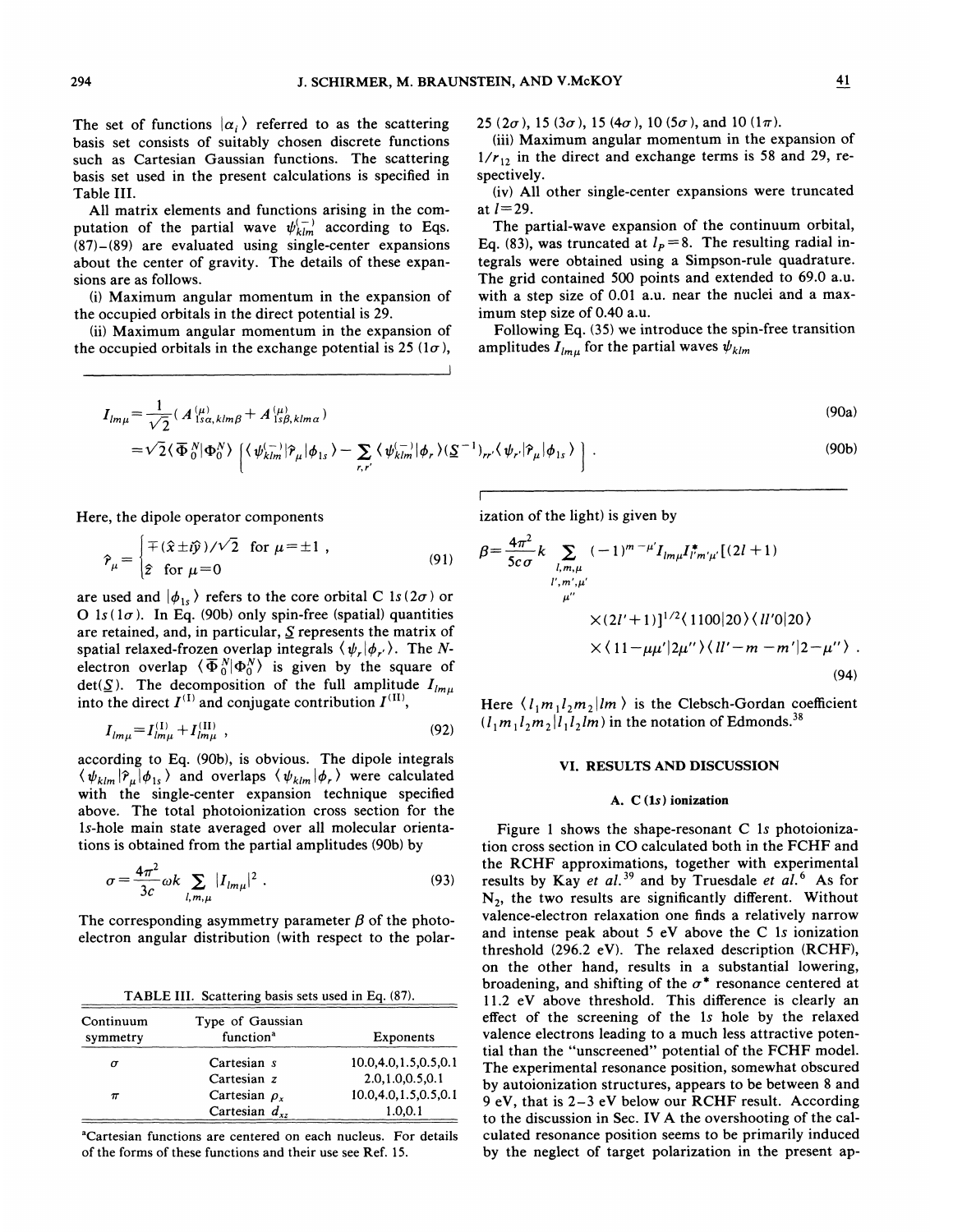

FIG. 1. Photoionization cross sections leading to the  $2\sigma^{-1}$  (C)  $1s^{-1}$ ) state of CO<sup>+</sup>. —, present results (length) in the FCHF approximation;  $- -$ , present results (length) in the RCHF approximation;  $*$ , experimental results of Ref. 39;  $\triangle$ , experimental results of Ref. 6.

roach. Inclusion of the attractive polarization potentia not only would lower the resonance position but would also enhance the resonance peak.

It may be worth noting that the different magnitudes in the frozen and relaxed cross sections result to some extent from the absence of the overall spectroscopic factor

$$
|x_{1s}|^2 = |\langle \overline{\Phi}_0^N | \Phi_0^N \rangle|^2,
$$

in the expression for the FCHF cross section. This quan ty specifies the amount of spectral strength diverte gle-hole state to shake-up and shake-of RCHF calculations give a value of  $|x_{1s}|^2$  = 0.79 which is slightly larger than the result (0.68)

ch is slightly larger than the result (0.68)<br>
1 Green's-function study.<sup>40</sup><br>
2 compare our calculated frozen- and<br>
1 otoionization cross sections with the<br>
1 lts obtained previously by the Stieltjes-In Fig. 2 we compare our calculated frozen- and relaxed-core photoionization cross sections with the Tschebycheff moment theory nod.<sup>41</sup> The present frozen-core<br>
ially identical to those of the STMT studies, since the underlying single-particle scattering potential is the same. Nevertheless, we see drastic discrepancies in these results. Th of the STMT method shows a very broad resonance parent good agreement with the experimental d resonance peak of the MS calculation is centered at ev<br>higher energy, almost coinciding with our relaxed-cc<br>result; its width and height is somewhat larger than th<br>given by the present FCHF calculation. According resonance peak of the MS calculation is centered at ever sent FCHF calculation. According to our discussion in Sec. IV A, it is certainly not realistic to expect resonance positions at or even above the experimental value when using the unscreened core-hole potential of the frozen-core model. Similar discrepancies between the STMT result and the iterative Schwinger



FIG. 2. Photoionization cross sections leading to the  $2\sigma^{-1}$  (C 295 300 305 310 315 320 325<br>
Photon Energy (eV)<br>
FIG. 2. Photoionization cross sections leading to the  $2\sigma^{-1}$  (C<br>
1s<sup>-1</sup>) state of CO<sup>+</sup>.  $\overline{\Theta}$ - $\overline{\Theta}$ , present results (length) in the<br>
FCHF approximation:  $\Theta$ - $\Theta$ FCHF approximation;  $\ominus \ominus$ , present results (length) in the  $^{-1}$ ) state of CO RCHF approximation; - , calculated FCHF results of Ref. Refine approximation,  $\frac{1}{18}$  calculated refine results of Ref.<br>18 using the STMT method;  $- -$ , calculated results of Ref. 41 using the MSM method.

static-exchange (FCHF) cross sections have been found for the K-shell ionization of  $N_2$ .<sup>20</sup>

shows the decomposition o on cross section into the contributions of To investigate the role of ributions we have also plotted (dashed  $k\pi$  cross sections obtained b omitting the conjugate (overlap) part in the amplitude (90b). Note that the overall spectroscopic factor  $(|x_{1s}|^2=0.79)$  is not taken into account in Fig. 3. In both



FIG. 3. Partial channel photoionization cross sections leading to the  $2\sigma^{-1}$ . (C 1s<sup>-1</sup>) state of CO<sup>+</sup> in the RCHF approximation. - , direct plus conjugate cross sections as per Eq. (90b);  $- - -$ , only direct cross sections using the first term of Eq. (90b). Note that these cross sections omit the overall spectroscopic factor.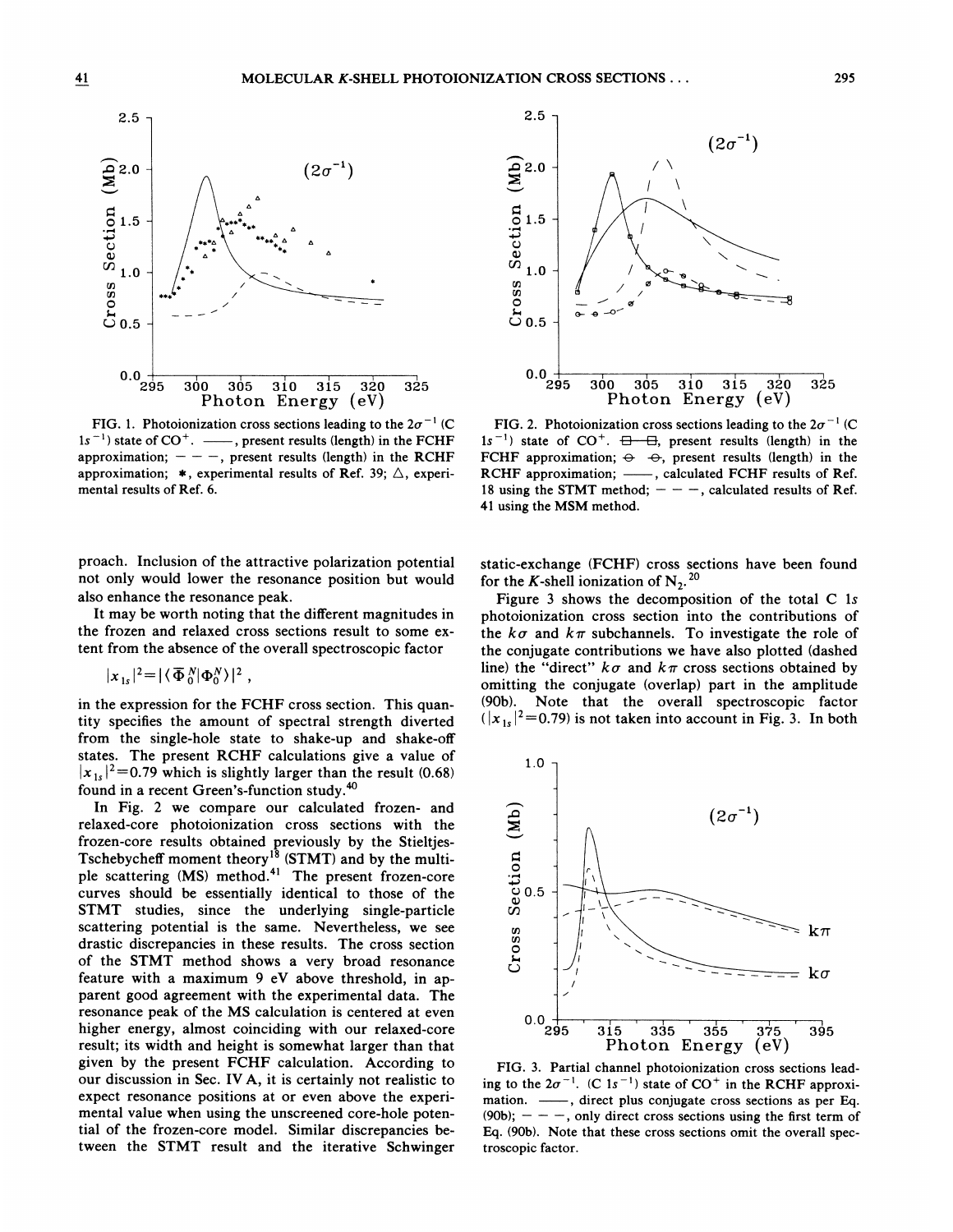channels we see a significant enhancement of the cross section upon inclusion of the conjugate contribution. The modification due to the bound-free overlap terms is largest at low photoelectron energy and becomes small towards larger energies, as expected. At the resonance position in the  $k\sigma$  channel the enhancement of the direct part amounts to 0.16 Mb, that is, almost 30% of the direct value. In the  $k\pi$  channel the largest difference between the direct and full cross section is found at threshold, being here about 30%.

A more detailed view of the bound-free overlaps is given in Fig, 4. Here we have plotted the quantities

$$
S_r(k) = \frac{8\pi^2}{3c} \omega k \sum_{l,m} |\langle \psi_{klm}^{(-)} | \phi_r \rangle|^2
$$
 (95)

as a function of energy for the occupied (frozen) valence orbitals  $r = 3\sigma$ ,  $4\sigma$ ,  $5\sigma$ , and  $1\pi$ . Note that these quantities are dimensionless and when multiplied by the square of the appropriate bound-bound transition matrix element, correspond to a "conjugate transition cross section." It is also important to note that each  $l$  component of the conjugate amplitude may interfere with the direct part of the amplitude [see Fig. 90(b)]. In addition, in CO there may be additional interference in the sum over orbital contributions,  $(r, r')$ , in the conjugate amplitude.

In the  $k\pi$  channel the squared overlap  $S_{1\pi}(k)$  assumes a value of  $\geq$  2.75 at threshold and decreases rapidly with increasing photoelectron energy. In the  $k\sigma$  curves this type of behavior is superimposed on a resonance enhancement, leading to local maxima (and minima) in the  $3\sigma$ and  $4\sigma$  overlap curves and a distinct shoulder in the  $5\sigma$ curve. The value at threshold is largest for the outermost valence orbital  $5\sigma$  [ $S_{5\sigma}(0) \ge 3.5$ ]; distinctly lower values, namely,  $S_{4\sigma}(0) \approx 0.6$  and  $S_{3\sigma}(0) \approx 0.1$ , respectively, are found for the inner-valence orbitals.

The squared overlap  $S_r(k)$  for the core orbitals O 1s  $(1\sigma)$  and C 1s  $(2\sigma)$  are smaller than  $10^{-4}$  and 0.03, respectively. In the strict core-valence separation approxi-



FIG. 4. Frozen bound-relaxed continuum orbital overlaps, S, of Eq. (95).  $\quad \oplus \quad r = 3\sigma; \ \rightarrow \rightarrow \quad r = 4\sigma; \ \rightarrow \rightarrow \quad r = 5\sigma; \ \rightarrow \rightarrow$  $r = 1\pi$ . See Sec. VI for more details.

mation the frozen- and relaxed-core orbitals are identical and orthogonal to the (relaxed) continuum orbital. However, since this approximation has not been enforced in the calculation of the relaxed orbitals the frozen 1s relaxed-continuum overlap integrals are not identically zero. These deviations give an estimate of the error introduced by the core-valence separation approximation.

Figure 5 shows the photoelectron asymmetry parameter  $\beta$  calculated in the frozen- and relaxed-core models. The shifting and broadening of the shape resonance by the screening of the C 1s hole are apparent in these results. Both the frozen and the relaxed  $\beta$  curves have a distinct minimum in the energy regions of the respective frozen and relaxed resonance positions, as seen in the cross sections. Beside the shift in the position, the relaxed curve assumes a somewhat high  $\beta$  value at the minimum and is Hatter than the frozen one. The experimental data of Truesdale et  $al$ .<sup>6</sup> seem to be in better agreement with the relaxed curve, in particular, if shifted by 2—<sup>3</sup> eV to lower energy in order to agree with the experimental resonance position.

Figure 5 also displays the direct part of the relaxed  $\beta$ curve obtained by neglecting the conjugate contributions in amplitude (90b}. The direct curve differs only little from the solid curve; in particular, above the minimum they are almost identical. This shows that the  $\beta$  parameter is little affected by the conjugate contributions.

The 1s photoelectron asymmetry parameters for CO have been calculated previously by Dill et  $al$ .<sup>42</sup> and by  $Grimm<sup>43</sup>$  using the multiple-scattering model (MSM). These calculations were based on the transition state self-consistent-field (SCF) treatment in which one-half of an electron was removed from the K-shell. Correspondingly, only half of the 1s-hole screening was accounted for by the scattering potential. The results of such a



FIG. 5. Photoelectron asymmetry parameters for photoion ization leading to the  $2\sigma^{-1}$  (C  $1s^{-1}$ ) state of CO<sup>+</sup>. present results (length) in the FCHF approximation;  $-$  present results (length) in the RCHF approximation; present results (length) only using the direct part of the transition amplitude;  $\triangle$ , experimental results of Ref. 6.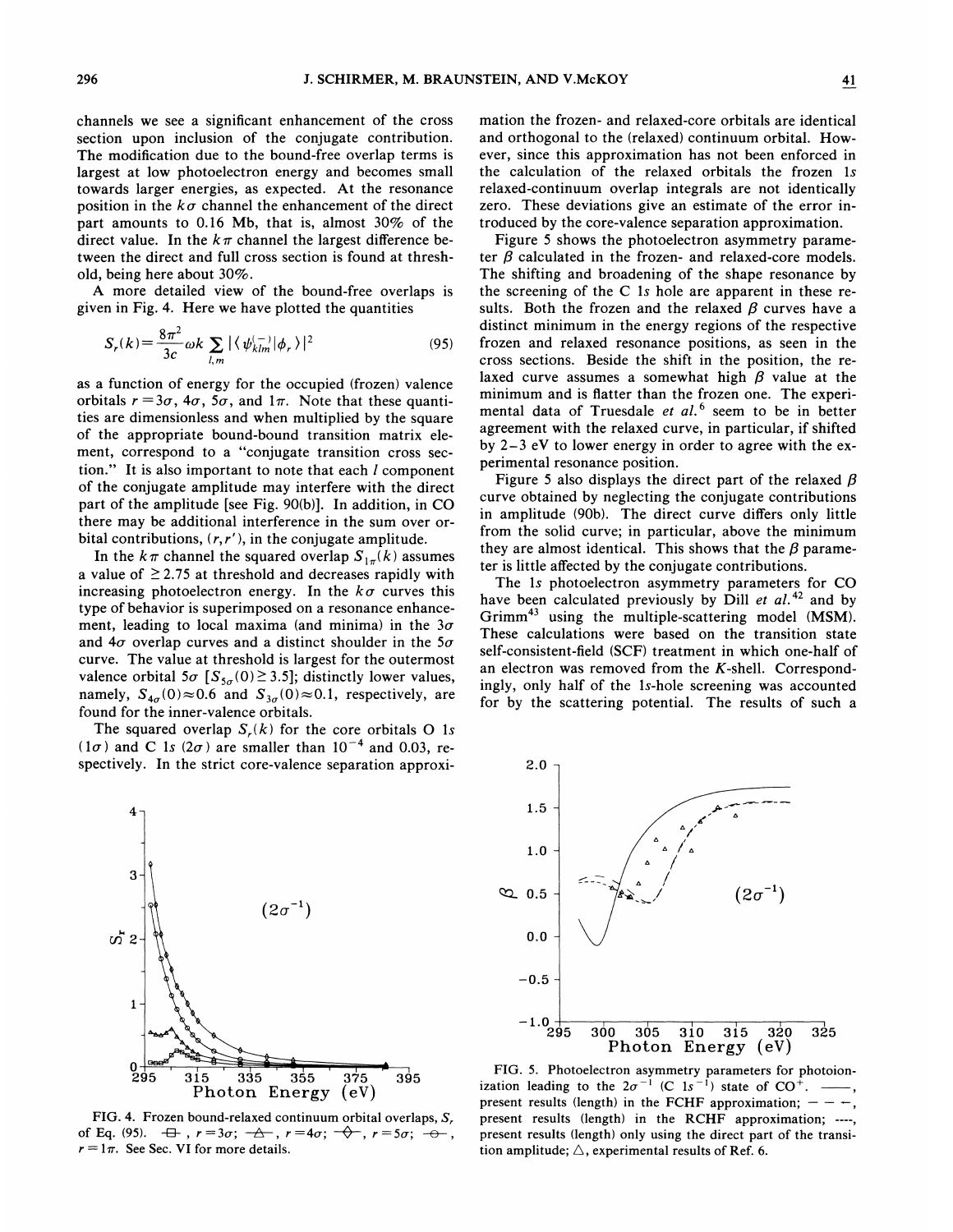#### B. 0 (1s) ionization

"overscreening" but neglect of target polarization.

The 0 1s photoionization cross sections calculated both in the frozen- and relaxed-core approximations are shown in Fig. 6, along with experimental results of shown in Fig. 6, along with experimental results of Barrus et al.<sup>11</sup> (photoabsorption) and Truesdale et al. and previous theoretical results of Padial et  $al.$ <sup>18</sup> obtained using the FCHF model and STMT methods. As in the C 1s cross section, the shape resonance is drastically shifted and broadened in the relaxed potential compared to the frozen-care potential. However, here the differences between the frozen and relaxed calculations are more dramatic. The shift of the resonance position induced by the screening of the 0 1s hole in the RCHF model is about 10.5 eV, which is over 4 eV larger than in the C 1s cross section; concommitantly the relaxed  $O$  1s resonance peak is even flatter and more extended than its C 1s counterpart. The difference in the screening effect for the <sup>C</sup> 1s and the 0 1s hole is, of course, <sup>a</sup> consequence of the larger electronic reorganization (relaxation) in the presence of a  $K$ -shell hole at the atom with higher nuclear charge. The relaxation shifts for the C 1s and O 1s ionization energies of about 13 and 21 eV, respectively, may serve as a measure of this difference.

As in the C 1s case, the experimental shape resonance result lies between the frozen and relaxed theoretical curves. Again, we expect that inclusion of polarization in the RCHF potential would lead to better agreement with experiment. However, here the experimental resonance



FIG. 6. Photoionization cross sections leading to the  $1\sigma^{-1}$ (O  $1s^{-1}$ ) state of  $CO^+$ .  $\longrightarrow$ , present results (length) in the FCHF approximation;  $- - -$ , present results (length) in the RCHF approximation; ----, calculated FCHF results of Ref. 18 using the STMT method;  $\circ$ , experimental results (photoabsorption) of Ref. 11;  $\square$ , experimental results of Ref. 6.

position (about 7.5 eV above threshold) differs by 5.5 eV from the result of the relaxed-core calculation, and this discrepancy appears somewhat too large to be accounted for only by polarization. The overall spectroscopic factor  $|x_{1\sigma}|^2$  contained in the relaxed-core result (but absent in the frozen-core result) was calculated to be 0.74, a value larger than the previous  $ab$  initio result  $40$  of 0.61. The O 1s cross section calculated by Padial et  $al$ .<sup>18</sup> in the FCHF approximation using the STMT method is again at variance with our frozen-core result even at high photon energy.

The decomposition of the relaxed-core O 1s cross section into the  $k\sigma$  and  $k\pi$  subchannels is shown in Fig. 7. Also plotted here are the direct parts of the respective cross sections, thus making apparent the role of the conjugate contributions. As in the C 1s ionization they result in a substantial enhancement of the cross section in both channels. Remarkably, the direct  $k\pi$  cross section increases even at 100 eV above threshold, and the enhancement by the conjugate contribution is still of the order of 10%.

The frozen and relaxed photoelectron asymmetry parameters for 0 1s ionization are plotted in Fig. 8. For both curves the  $\beta$  values at low energies are higher than for C 1s ionization. As in the cross sections, the differences between FCHF and RCHF  $\beta$ 's are qualitatively the same as in C (1s) photoionization. The relaxed  $\beta$ curve exhibits a pronounced maximum near threshold. The synchrotron data by Truesdale et  $al.^6$  are somewhat scarce and scattered, making the comparison between theory and experiment inconclusive.

### VII. SUMMARY AND CONCLUSIONS

The relaxed-core Hartree-Fock model used here to study molecular  $K$ -shell photoionization cross sections and angular distributions contains the following approximations.

(i) The  $N$ -electron initial state is given by its HF repre-



FIG. 7. Same as Fig. 3 except for photoionization leading to the  $1\sigma^{-1}$  (O  $1s^{-1}$ ) state of CO<sup>+</sup>.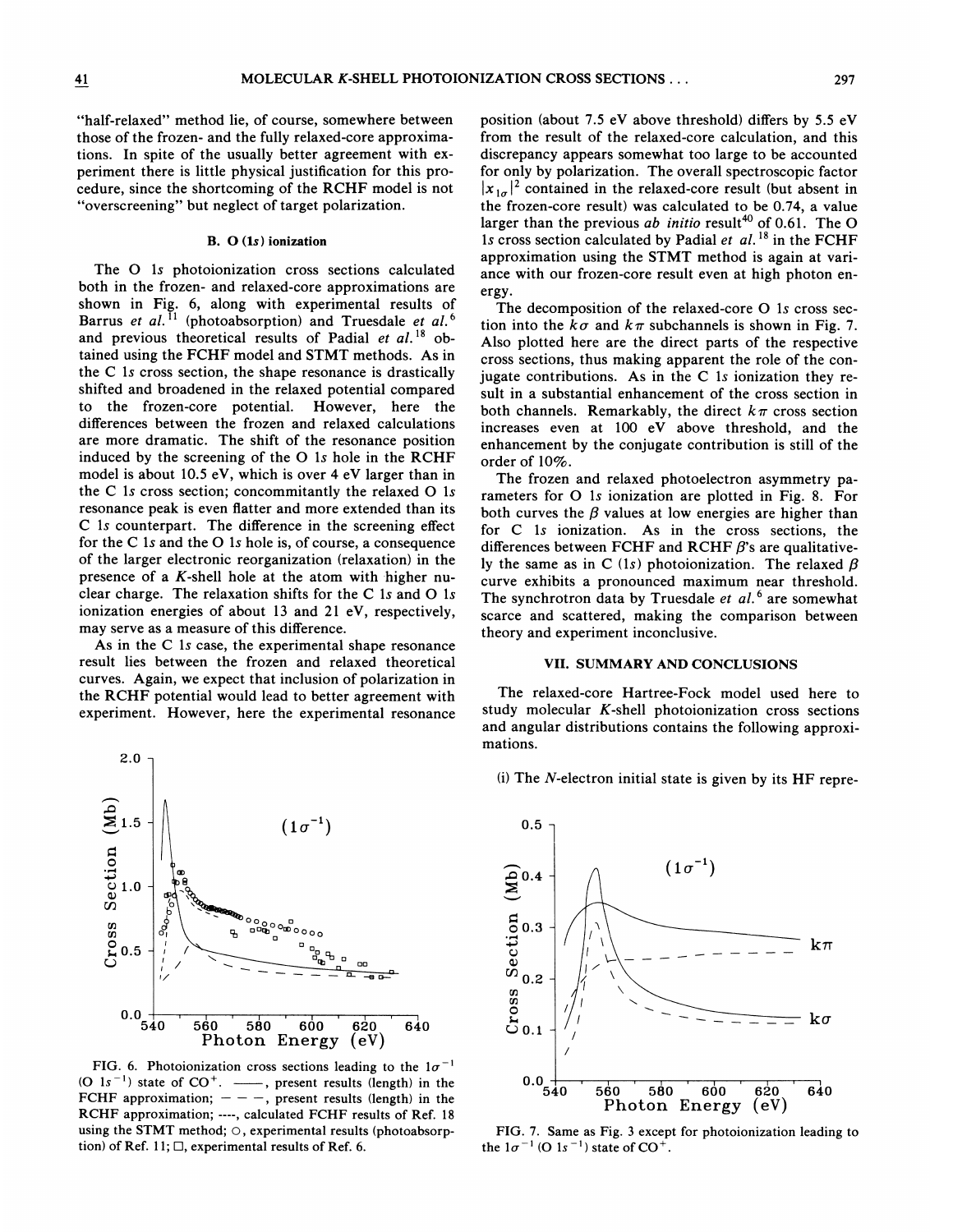sentation, that is, as a Slater determinant of "frozen" orbitals.

(ii) The relaxed orbitals generated by a HF calculation for the 1s-hole state are used to represent the ion and the potential for the electron-ion scattering. The photoelectron continuum orbitals are constrained to be orthogonal to the occupied relaxed orbitals.

(iii) The  $N$ -electron final state is—apart from spin (and spatial symmetry) coupling—represented by an antisymmetrized product of the ionic state and the continuum orbital.

In addition, we have introduced the core-valence separation approximation, which is justified in the case of  $K$ shell ionization due to the large energy separation between the 1s and valence levels and to the small coupling matrix elements for states with differing  $K$ -shell occupations. In the CVS approximation the N-electron initial and final states are strictly orthogonal and thus one gets rid of unphysical contributions to the RCHF N-electron transition moment. Furthermore, in the CVS approximation the familiar IVO form of the static-exchange potential is consistent with the general variational principle used to derive the RCHF potential.

Compared to the more widely used frozen-core Hartree-Fock calculations, the essential computational complication of the RCHF model arises from the nonorthogonality of the frozen and relaxed orbitals in the initial and final states, respectively. The method proposed here to evaluate  $N$ -electron matrix elements for determinants with mutually nonorthogonal orbitals has proven to be particularly practical and transparent in the case of the RCHF transition moment. Besides the computational aspect, the new formulation also leads to a conceptual clarification, since it allows one to make a distinction between the direct and the conjugate parts of the transition moment. The latter part arises due to the lack of orthogonality between the (relaxed) continuum orbital



FIG. 8. Photoelectron asymmetry parameters for photoionization leading to the  $1\sigma^{-1}$  (O  $1s^{-1}$ ) state of CO<sup>+</sup>. present results (length) in the FCHF approximation;  $-$  present results (length) in the RCHF approximation;  $\Box$ , experimental results of Ref. 6.

and the frozen occupied orbitals, which is reflected in the bound-free overlap integrals introduced here. The direct part, on the other hand, is characterized by the occurrence of the usual bound-free dipole (transition) integrals, and prevails, of course, also in the case of orthogonality between bound and continuum orbitals. The effect of the conjugate part can be viewed as a modification of the bound-free dipole integral, essentially projecting out the occupied frozen orbital contributions in the continuum orbital. An explicit study of the relative importance of these contributions was made for the case of C 1s ionization. Here the conjugate contributions were seen to enhance quite substantially the "direct" cross section at low photoelectron energy. Towards higher energy their influence becomes small, as the bound-free overlap integrals tend to vanish rapidly.

To better understand the potential and the limitation of the RCHF approximation we have analyzed its results by means of perturbation theory. With respect to energies, i.e., resonance positions or term values (below the ls threshold) the RCHF description is complete through first order but only partially recovers the correct secondorder contributions. As expected, the RCHF comprises, apart from exchange terms, contributions associated with ionic relaxation. In particular, the screening of the 1s hole by the reorganization of the valence electrons is correctly described in second order. It is this efFect that leads to considerably larger resonance energies than calculated using the unscreened ls-hole potential of the FCHF model. The analysis in second order reveals also the main deficiency of the RCHF approximation: the neglect of target polarization, i.e., effects associated with the response of the ion to the presence of the photoelectron. The polarization correction makes the ion-electron potential more attractive and leads to a lowering of resonance positions. The discrepancies found between the RCHF results and experimental results have to be attributed mainly to this source. The analysis by perturbation theory has also been applied to the  $N$ -electron transition moment. Apart from contributions vanishing in the CVS approximation, here a consistent first-order treatment is achieved at the RCHF level.

The picture emerging from this study shows that, recognizing its limitations, the RCHF approximation establishes a good approach to the theoretical description of K-shell ionization, and is, indeed, superior to the FCHF model which ignores the important relaxation effects. A very efficient computational scheme, combining our methods for solving the single-particle scattering equations with the new formulation of the transition moment, is now available for further such studies.

#### ACKNQWLEDGMENTS

This material is based upon research supported by the National Science Foundation under Grant No. CHE85- 21391. One of us (J.S.) wishes to express his gratitude for the hospitality given during his stay at Caltech's Laboratory of Chemical Physics. He also acknowledges funding by the German Federal Ministry for Research and Technology under the Contract No. 05 352AX-3. The authors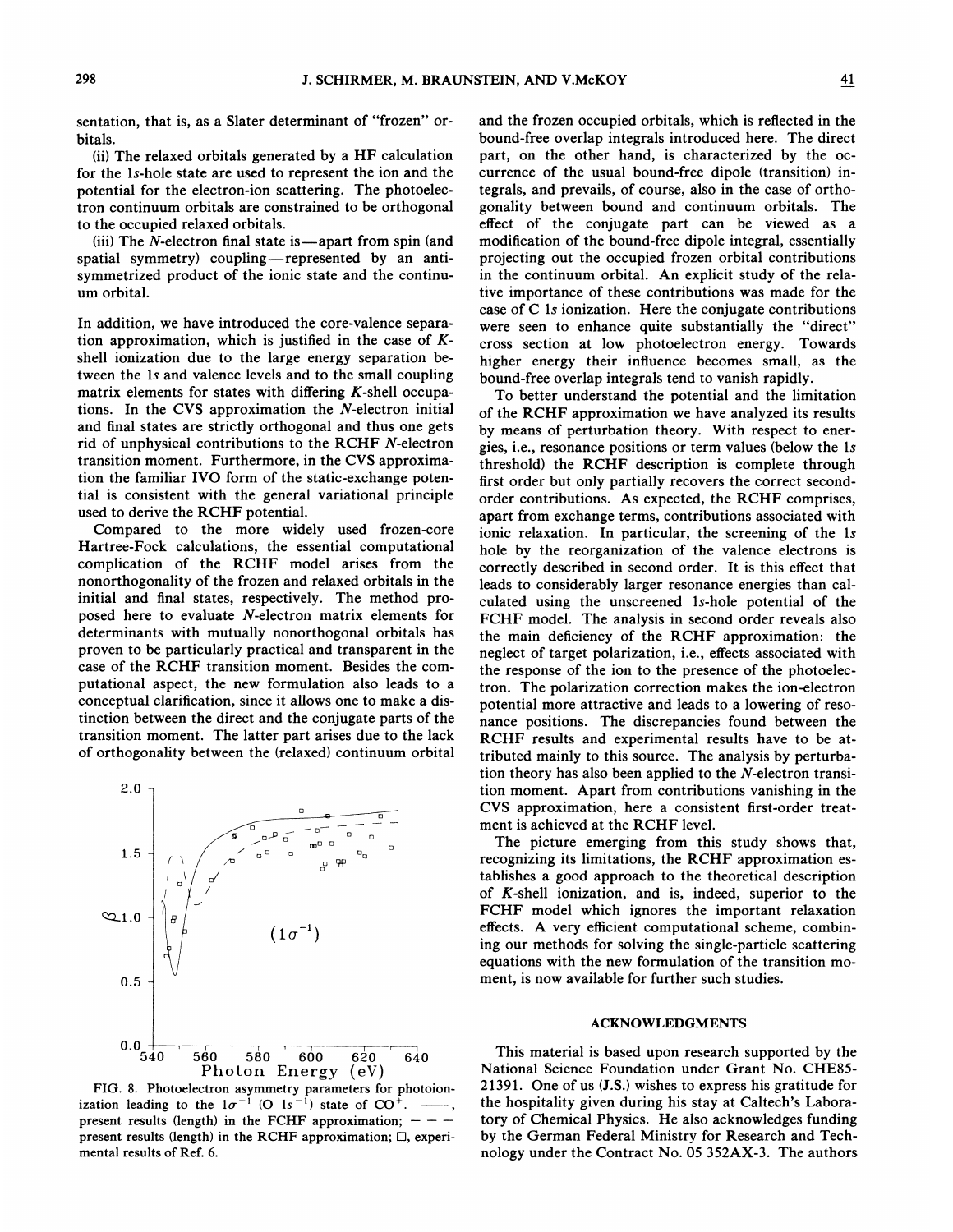acknowledge use of the resources of the San Diego Supercomputer Center which is supported by the National Science Foundation.

# APPENDIX: OVERLAP AND TRANSITION MATRIX ELEMENTS FOR FROZEN AND RELAXED STATES

In the following we consider two distinct sets  $\{|\phi_i\rangle\}$ and  $\{|\psi_i\rangle\}$  of orbitals, e.g., the sets of frozen and relaxed HF orbitals discussed in Sec. II. The associated operators in second-quantized notation are denoted by  $a_i$  and  $c_i$ , respectively. The Slater determinants of the first N orbitals,

$$
|\Phi_0^N\rangle = |\phi_1 \cdots \phi_N| \tag{A1}
$$

$$
|\overline{\Phi}_0^N\rangle = |\psi_1 \cdots \psi_N| \tag{A2}
$$

within each set are referred to as the frozen and relaxed ground states, respectively. Further definitions needed are the relaxed-frozen overlap matrix  $S$ ,

$$
S_{ij} = \langle \psi_i | \phi_j \rangle, \quad i, j \le N \tag{A3}
$$

and the matrix  $\boldsymbol{d}$  of dipole integrals

$$
d_{ij} = \langle \psi_i | \hat{d} | \phi_j \rangle, \quad i, j \le N \quad . \tag{A4}
$$

Both matrices are  $N \times N$  matrices defined for the sets of occupied orbitals  $1, \ldots, N$ . In a more compact (matrix) notation we may write

$$
\Sigma = (\boldsymbol{\psi}^{\dagger}, \boldsymbol{\phi}) ,
$$
  

$$
\underline{d} = (\boldsymbol{\psi}^{\dagger}, \hat{d} \boldsymbol{\phi}) ,
$$

where  $\phi = (\vert \phi_1 \rangle, \ldots, \vert \phi_N \rangle)$  and  $\psi = (\vert \psi_1 \rangle, \ldots, \vert \psi_N \rangle)$ denote rows of the first N frozen and relaxed orbitals, respectively. The biorthogonalization procedure for the two sets  $\phi$  and  $\psi$  of mutually nonorthogonal functions consists of determining the unitary transformations

$$
\widetilde{\phi} = \phi \underline{U} \ , \qquad (A5a)
$$

$$
\widetilde{\boldsymbol{\psi}} = \boldsymbol{\psi} \, \underline{V} \tag{A5b}
$$

within each of these sets, fulfilling the condition that the overlap matrix for the transformed orbitals be diagonal  $(\underline{\Delta})$ :

$$
(\widetilde{\boldsymbol{\psi}}^{\dagger},\widetilde{\boldsymbol{\phi}}) = \underline{V}^{\dagger}(\boldsymbol{\psi}^{\dagger},\boldsymbol{\phi})\underline{U} = \underline{V}^{\dagger}\underline{S} \underline{U} = \underline{\Delta} .
$$
 (A6)

As in (Al) and (A2) one may define Slater determinants  $\langle \tilde{\Phi}_0^N \rangle$  and  $\langle \tilde{\Phi}_0^N \rangle$  for the sets of biorthogonalized orbitals  $\tilde{\phi}$  and  $\tilde{\psi}$ . Since U and V are unitary matrices the relations  $\frac{1}{x}$ 

$$
|\tilde{\Phi}_0^N\rangle = \det(\underline{U})|\Phi_0^N\rangle \t{,} \t(A7a)
$$

$$
|\widetilde{\Phi}_0^N\rangle = \det(\underline{V})|\overline{\Phi}_0^N\rangle
$$
 (A7b)

hold, where

$$
|\det(\underline{U})|=|\det(\underline{V})|=1.
$$

Using these relations and Eq. (A6) one readily arrives at the well-known result

$$
\langle \overline{\Phi}{}_0^N | \Phi_0^N \rangle = \det(\underline{S})
$$
 (A8)

for the relaxed-frozen ground-state overlap, which, of course, can also be obtained directly. Next we consider the  $(N - 1)$ -electron overlap integral of the relaxed and frozen single-hole states  $c_q \ket{\overline{\Phi}_0^N}$  and  $a_p \ket{\Phi_0^N}$ , respectively. Using the biorthogonalized orbitals we may write

$$
\begin{split} \langle \overline{\Phi}{}^N_0 | c_q^\dagger a_p | \Phi_0^N \rangle \\ &= \sum_{r,s} V_{qr}^* U_{ps} \langle \overline{\tilde{\Phi}}{}^N_0 | \overline{\epsilon}{}^{\dagger} a_s | \overline{\Phi}{}^N_0 \rangle \det(\underline{U} \underline{V}^*)^{-1} \ . \end{split} \tag{A9}
$$

Here the operators  $\tilde{c}_r$ , and  $\tilde{a}_s$  are defined with respect to the biorthogonalized orbitals with transformation relations reading

$$
a_p = \sum_{s=1}^{N} U_{ps} \tilde{a}_s , \qquad (A10a)
$$

$$
c_q = \sum_{r=1}^{N} V_{qr} \tilde{c}_r \tag{A10b}
$$

Now the matrix element on the right-hand side of Eq. (A9) is readily evaluated, yielding

$$
\langle \tilde{\Phi}_{0}^{N} | \tilde{\sigma}_{\eta}^{\dagger} \tilde{\sigma}_{\eta} | \tilde{\Phi}_{0}^{N} \rangle = \delta_{rs} \frac{\langle \tilde{\Phi}_{0}^{N} | \tilde{\Phi}_{0}^{N} \rangle}{\langle \tilde{\psi}_{r} | \tilde{\phi}_{r} \rangle} . \tag{A11}
$$

Inserting this result in Eq. (A9) we obtain

$$
\langle \overline{\Phi}^N_0 | c_q^{\dagger} a_p | \Phi_0^N \rangle = \sum_r V_{qr}^* U_{pr} (\langle \widetilde{\psi}_r | \widetilde{\phi}_r \rangle)^{-1} \langle \overline{\Phi}^N_0 | \Phi_0^N \rangle \tag{A12}
$$

Comparison of the expression on the right-hand side with

the relation  
\n
$$
\underline{S}^{-1} = \underline{U} \underline{\Delta}^{-1} \underline{V}^{\dagger} , \qquad (A13)
$$

which follows from Eq. (A6), leads to the final result

$$
\langle \tilde{\Phi}_0^N | c_q^\dagger a_p | \Phi_0^N \rangle = (\underline{S}^{-1})_{pq} \langle \overline{\Phi}_0^N | \Phi_0^N \rangle \tag{A14}
$$

The important feature of this result is that all "biorthogonalized" quantities have dropped out and the final expression requires only the simple overlap matrix S. Proceeding in the same way we may evaluate the transition moment for the single-hole states:

$$
\langle \overline{\Phi}_{0}^{N} | c_{q}^{\dagger} \hat{D} a_{p} | \Phi_{0}^{N} \rangle = \sum_{r,s} V_{qr}^{*} U_{ps} \langle \overline{\Phi}_{0}^{N} | \overline{\sigma}_{r}^{\dagger} \hat{D} \overline{a}_{s} | \overline{\Phi}_{0}^{N} \rangle \det(\underline{U} \underline{V}^{*})^{-1}
$$
\n
$$
= \left[ \sum_{r,s} V_{qr}^{*} U_{ps} \frac{-\langle \overline{\psi}_{s} | \hat{d} | \overline{\phi}_{r} \rangle}{\langle \overline{\psi}_{s} | \overline{\phi}_{s} \rangle \langle \overline{\psi}_{r} | \overline{\phi}_{r} \rangle} + \sum_{r} V_{qr}^{*} U_{pr} \left[ \sum_{i \neq r} \frac{\langle \overline{\psi}_{i} | \hat{d} | \overline{\phi}_{i} \rangle}{\langle \overline{\psi}_{i} | \overline{\phi}_{i} \rangle \langle \overline{\psi}_{r} | \overline{\phi}_{r} \rangle} \right] \right] \langle \overline{\Phi}_{0}^{N} | \Phi_{0}^{N} \rangle
$$
\n
$$
= \left[ \sum_{r,s} V_{qr}^{*} U_{ps} \frac{-\langle \overline{\psi}_{s} | \hat{d} | \overline{\phi}_{r} \rangle}{\langle \overline{\psi}_{s} | \overline{\phi}_{s} \rangle \langle \overline{\psi}_{r} | \overline{\phi}_{r} \rangle} + \sum_{r} V_{qr}^{*} U_{pr} \frac{1}{\langle \overline{\psi}_{r} | \overline{\phi}_{r} \rangle} \left[ \sum_{i} \frac{\langle \overline{\psi}_{i} | \hat{d} | \overline{\phi}_{i} \rangle}{\langle \overline{\psi}_{i} | \overline{\phi}_{i} \rangle} \right] \right] \langle \overline{\Phi}_{0}^{N} | \Phi_{0}^{N} \rangle
$$
\n
$$
= [-(\underline{S}^{-1} \underline{d} \underline{S}^{-1})_{pq} + (\underline{S}^{-1})_{pq} \text{Tr}(\underline{d} \underline{S}^{-1})] \langle \overline{\Phi}_{0}^{N} | \Phi_{0}^{N} \rangle . \tag{A15}
$$